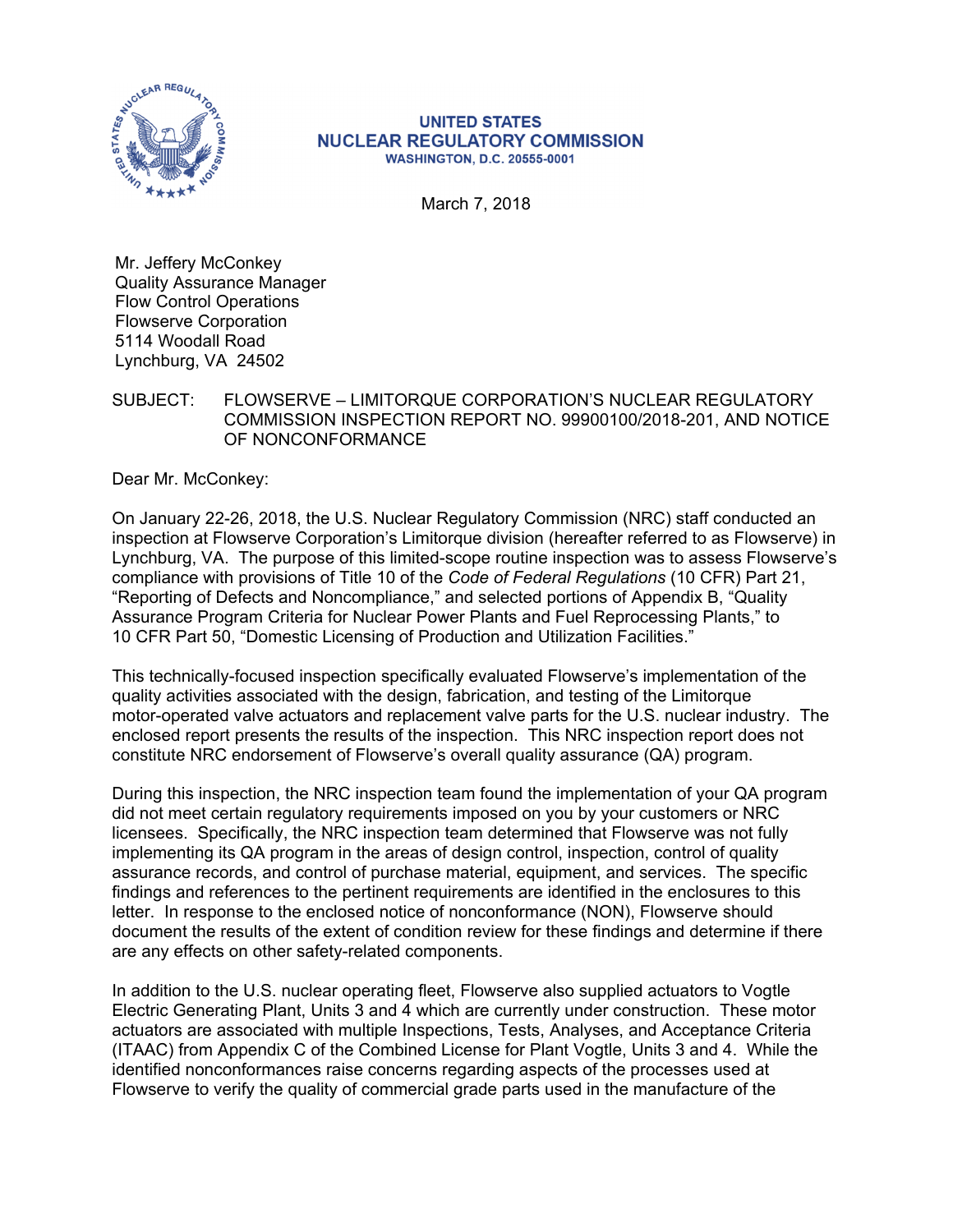actuators, the NRC has not, to date, identified any specific parts that are defective. Consequently, at this time, we do not believe any of the three nonconformances are material to the associated ITAACs.

Please provide a written statement or explanation within 30 days of this letter in accordance with the instructions specified in the enclosed NON. We will consider extending the response time if you show good cause for us to do so.

In accordance with 10 CFR 2.390, "Public Inspections, Exemptions, Requests for Withholding," of the NRC's "Rules of Practice," the NRC will make available electronically for public inspection a copy of this letter, its enclosure, and your response through the NRC Public Document Room or from the NRC's Agencywide Documents Access and Management System, which is accessible at http://www.nrc.gov/reading-rm/adams.html. To the extent possible, your response, should not include any personal privacy, proprietary, or Safeguards Information so that it can be made available to the public without redaction. If personal privacy or proprietary information is necessary to provide an acceptable response, please provide a bracketed copy of your response that identifies the information that should be protected and a redacted copy of your response that deletes such information. If you request that such material be withheld from public disclosure, you must specifically identify the portions of your response that you seek to have withheld and provide in detail the bases for your claim (e.g., explain why the disclosure of information would create an unwarranted invasion of personal privacy or provide the information required by 10 CFR 2.390(b) to support a request for withholding confidential commercial or financial information). If Safeguards Information is necessary to provide an acceptable response, please provide the level of protection described in 10 CFR 73.21, "Protection of Safeguards Information: Performance Requirements."

Sincerely,

# */RA/*

Terry W. Jackson, Chief Quality Assurance Vendor Inspection Branch-1 Division of Construction Inspection and Operational Programs Office of New Reactors

Docket No.: 99900100

Enclosures:

- 1. Notice of Nonconformance
- 2. Inspection Report No. 99900100/2018-201 and Attachment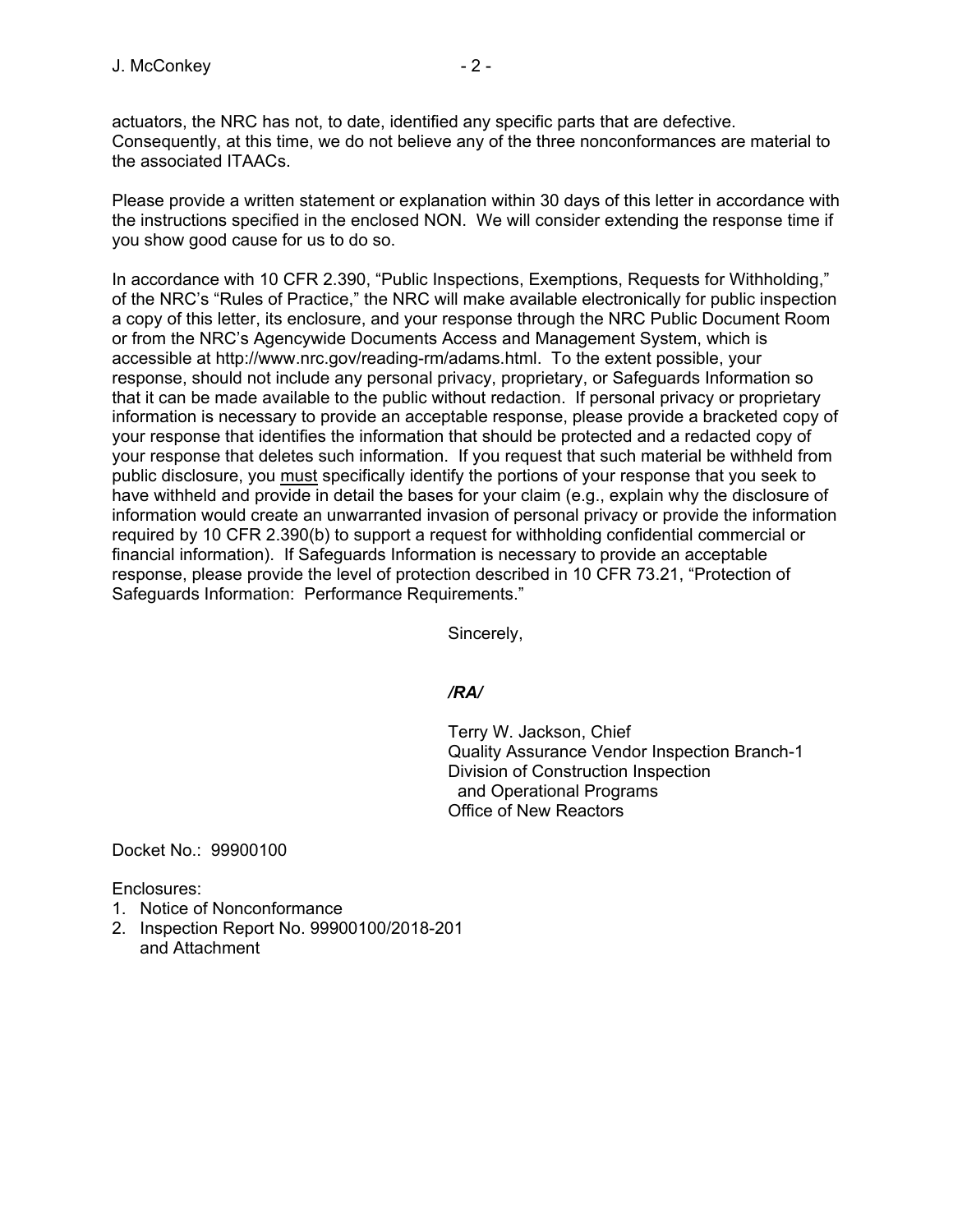SUBJECT: FLOWSERVE – LIMITORQUE CORPORATION'S NUCLEAR REGULATORY COMMISSION INSPECTION REPORT NO. 99900100/2018-201, AND NOTICE OF NONCONFORMANCE

Dated: March 7, 2018

DISTRIBUTION: **Public** KKavanagh ASakadales ConE\_Resource NRO\_DCIP\_Distribution jmcconkey@flowserve.com

| ADAMS Accession No.: ML18043A150 |          |             |          | *via e-mail | NRO-002  |
|----------------------------------|----------|-------------|----------|-------------|----------|
| <b>OFC</b>                       | NRO/DCIP | NRO/DCIP    | NRO/DCIP | NRO/DCIP    | NRO/DCIP |
| <b>NAME</b>                      | JHeath*  | PNatividad* | JBurke*  | JJacobson   | TJackson |
| <b>DATE</b>                      | 02/09/18 | 02/09/18    | 03/01/18 | 03/05/18    | 03/07/18 |
| <b>OFFICIAL RECORD COPY</b>      |          |             |          |             |          |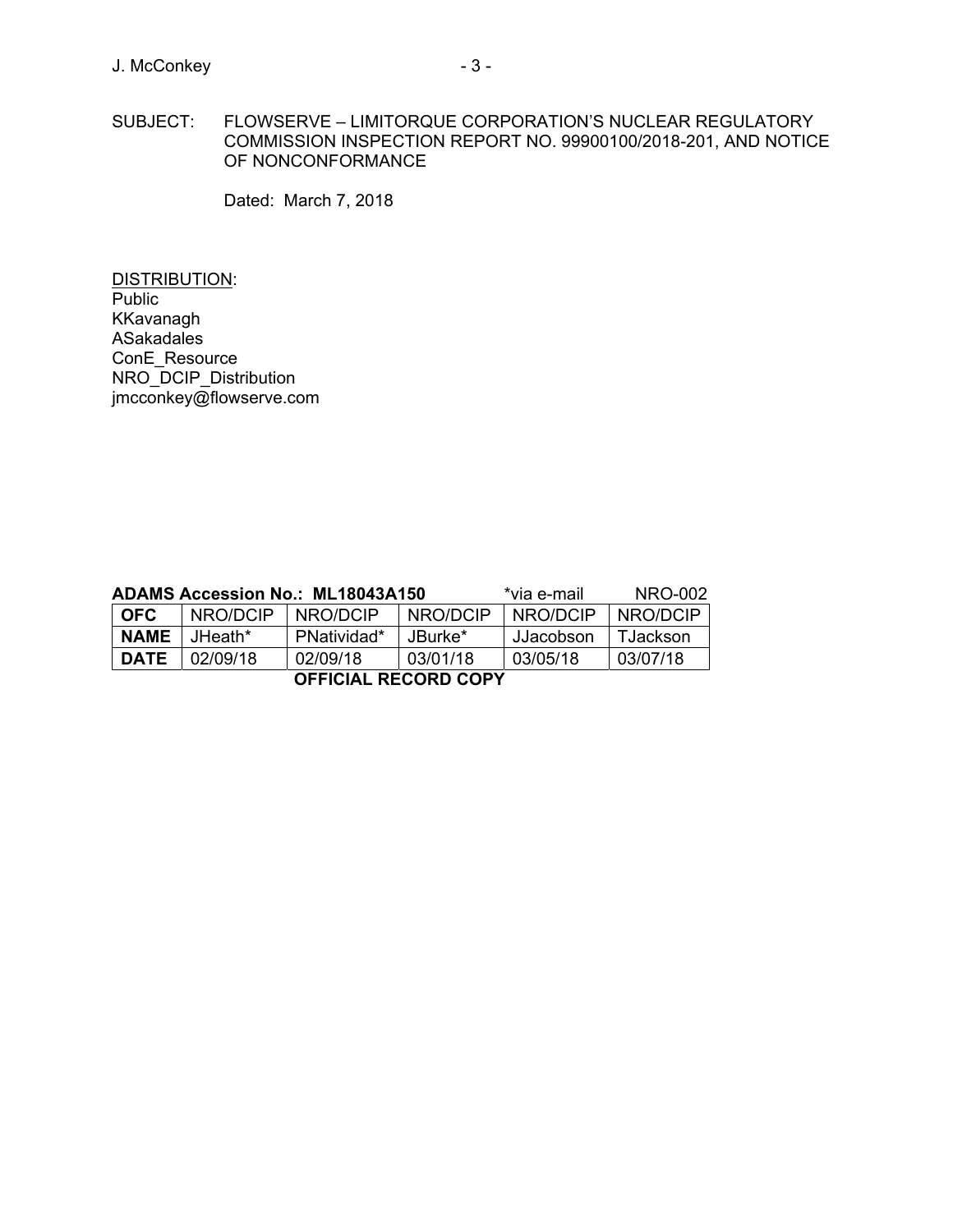# **NOTICE OF NONCONFORMANCE**

Flowserve Corporation Docket No. 99900100 5114 Woodall Road Lynchburg, VA 24502

Based on the results of a U.S. Nuclear Regulatory Commission (NRC) inspection conducted at Flowserve Corporation's Limitorque (hereafter referred to as Flowserve) facility in Lynchburg, VA, from January 22 through 26, 2018, Flowserve did not conduct certain activities in accordance with NRC requirements that were contractually imposed upon them by NRC licensees:

A. Criterion III of Appendix B to Title 10 of the *Code of Federal Regulations* (10 CFR) Part 50, "Design Control," states in part that, "Measures shall also be established for the selection and review for suitability of application of materials, parts, equipment, and processes that are essential to the safety-related functions for the structures, systems and components."

Criterion VII, "Control of Purchased Material, Equipment, and Services," of Appendix B to 10 CFR Part 50, states, in part, that "Measures shall be established to assure that purchased material, equipment, and services, whether purchased directly or through contractors and subcontractors, conform to the procurement documents. These measures shall include provisions, as appropriate, for source evaluation and selection, objective evidence of quality furnished by the contractor or subcontractor, inspection at the contractor or subcontractor source, and examination of products upon delivery."

Contrary to the above, as of January 26, 2018, Flowserve failed to ensure the suitability of materials, parts, equipment, and processes that are essential to the safety-related functions of the safety-related electric actuators. Specifically, as part of its commercial grade dedication process:

- 1. Flowserve failed to verify the validity of the Certificates of Compliance provided by a commercial sub-supplier, by performing a commercial-grade survey, source surveillance, independent testing, or other acceptable methods, as necessary for ensuring the proper material composition (hardness and tensile strength) of motor shafts used in DC motors and supplied by Flowserve as either part of safety-related actuators or sold as replacement parts.
- 2. Flowserve failed to identify motor torque as a critical characteristic and failed to verify the motor output torque conformed to the associated speed-torque curves for DC motors procured from a commercial supplier and then supplied by Flowserve as a safety-related replacement part.

This issue has been identified as Nonconformance 99900100/2018-201-01.

B. Criterion XVII, "Quality Assurance Records," of Appendix B states, in part, that "Sufficient records shall be maintained to furnish evidence of activities affecting quality. Records shall be identifiable and retrievable."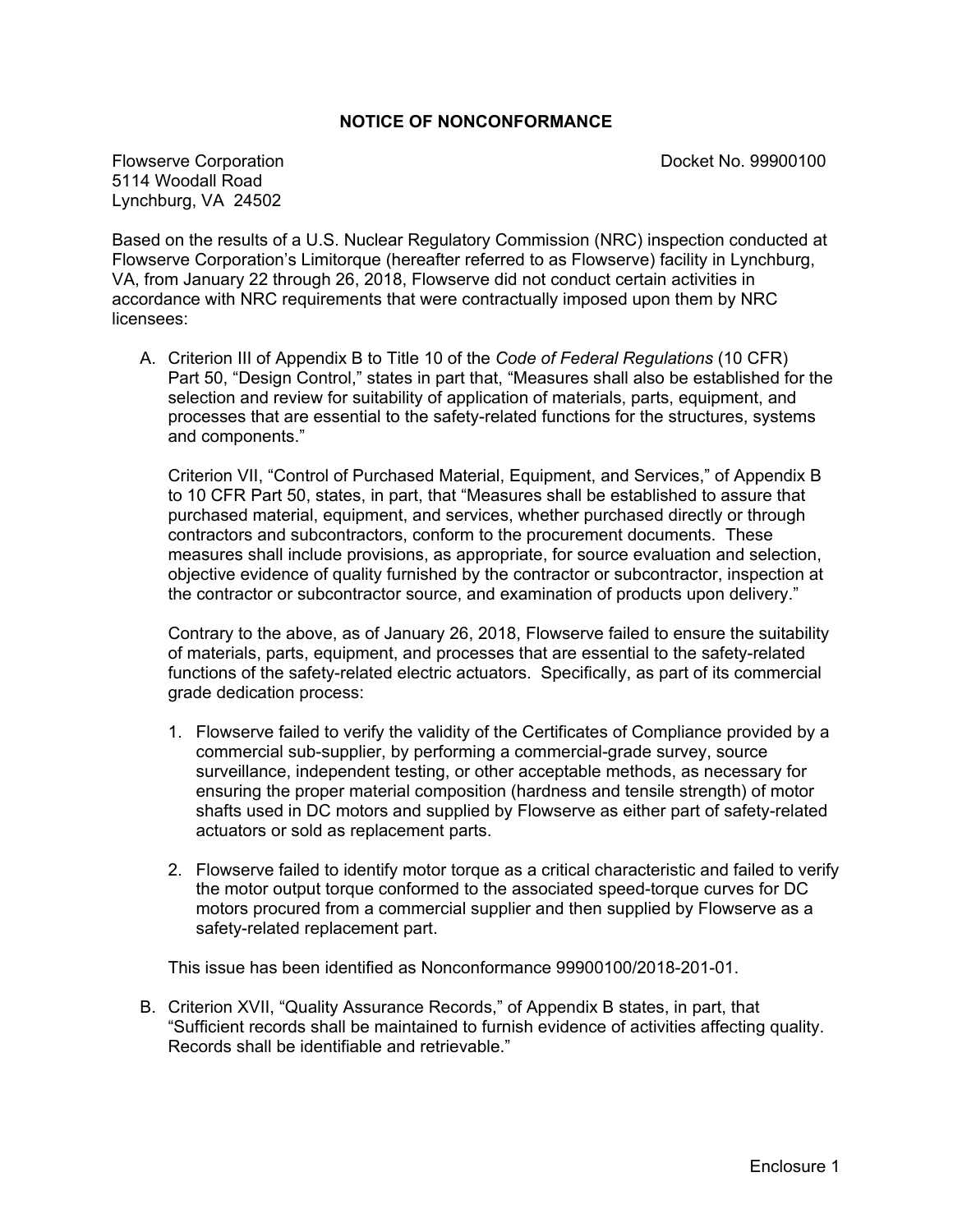Flowserve Procedure QAP 16.1, "Handling and Storing Quality Records", Revision 24, required receipt inspection records to be maintained in hardcopy format for a period of three (3) years. Contrary to the above, as of January 26, 2018, Flowserve failed to maintain sufficient records to furnish evidence of activities affecting quality. Specifically, Flowserve was unable to provide documented evidence (inspection records) covering a period of more than two (2) years between January 2016 and January 2018 that showed that commercial-dedicated fasteners procured from Industrial Products Company were inspected, and critical characteristics for the items were verified, as required by Flowserve Inspection Plans 10.19, 10.14, 10.16, and 10.15.

This issue has been identified as Nonconformance 99900100/2018-201-02.

C. Criterion X, "Inspection," of Appendix B to 10 CFR Part 50, states, in part, that "A program for inspection of activities affecting quality shall be established and executed by or for the organization performing the activity to verify conformance with the documented instructions, procedures, and drawings for accomplishing the activity. Examinations, measurements, or tests of material or products processed shall be performed for each work operation where necessary to assure quality.

Contrary to the above, as of January 26, 2018, the NRC inspection team identified four examples where the receipt inspection records lacked evidence that Flowserve had performed material testing on commercially-dedicated hardware and fasteners as necessary to confirm the suitability of the parts. In the following examples, the required testing data was either not filled in on the data forms or was marked N/A without explanation:

- 1. For stock order with Part Number HB8-1/2-13x28, dated March 23, 2015, and Part Number HB8-3/4-10x28, dated March 17, 2015, the receipt inspection datasheet failed to indicate that the hardness testing for the lot of hex head cap screws had been performed as required by the inspection plan.
- 2. For stock order with Part Number HC8-3/8-16x28, dated May 21, 2015, and Part Number HC8-3/4-10x36, dated August 4, 2015, the receipt inspection datasheet failed to indicate that the hardness testing for the lot of hex head cap screws had been performed as required by the inspection plan.
- 3. For Part Number CKI-49NE-164, dated August 5, 2015, receipt inspection records did not verify the manufacturer for these fasteners as required by procedure.
- 4. For stock order with Part Number 60-563-02691, dated August 3 2015, inspection records failed to show that hardness testing had been performed as required by procedure.

This issue has been identified as Nonconformance 99900100/2018-201-03.

Please provide a written statement or explanation to the U.S. Nuclear Regulatory Commission, ATTN: Document Control Desk, Washington, DC 20555-0001, with a copy to the Chief, Quality Assurance Vendor Inspection Branch-1 Vendor Branch, Division of Construction Inspection and Operational Programs, Office of New Reactors, within 30 days of the date of the letter transmitting this Notice of Nonconformance. This reply should be clearly marked as a "Reply to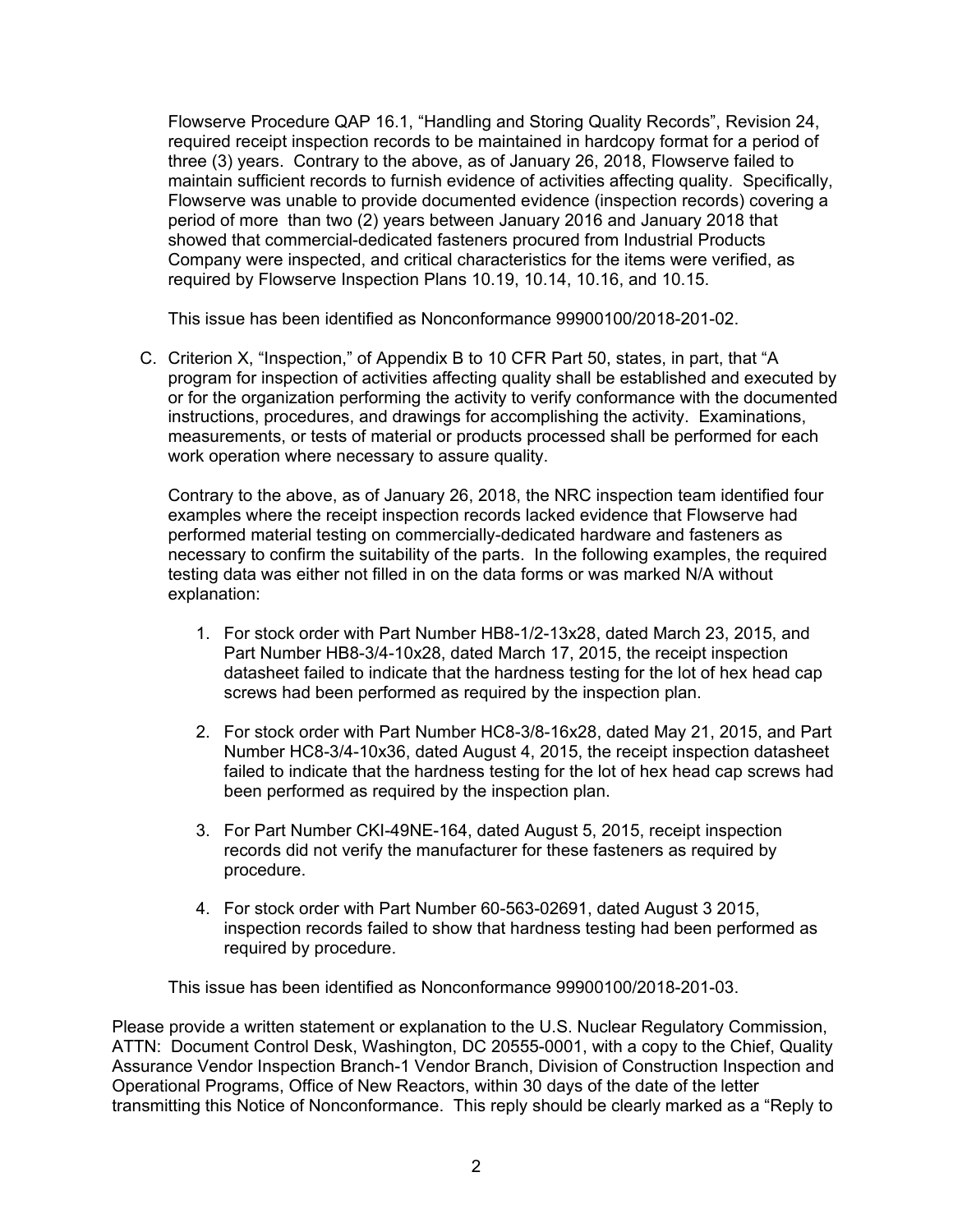a Notice of Nonconformance" and should include for each noncompliance: (1) the reason for the noncompliance or, if contested, the basis for disputing the noncompliance; (2) the corrective steps that have been taken and the results achieved; (3) the corrective steps that will be taken to avoid further noncompliance; and (4) the date when the corrective action will be completed. Where good cause is shown, the NRC will consider extending the response time.

Because your response will be made available electronically for public inspection in the NRC Public Document Room or from the NRC's Agencywide Documents Access and Management System, which is accessible from the NRC Web site at http://www.nrc.gov/readingrm/adams.html, to the extent possible, it should not include any personal privacy, proprietary, or Safeguards Information (SGI) so that the NRC can make it available to the public without redaction. If personal privacy or proprietary information is necessary to provide an acceptable response, then please provide a bracketed copy of your response that identifies the information that should be protected and a redacted copy of your response that deletes such information. If you request that such material be withheld, you must specifically identify the portions of your response that you seek to have withheld and provide in detail the bases for your claim of withholding (e.g., explain why the disclosure of information would create an unwarranted invasion of personal privacy or provide the information required by 10 CFR 2.390(b) to support a request for withholding confidential commercial or financial information). If Safeguards Information is necessary to provide an acceptable response, please provide the level of protection described in 10 CFR 73.21, "Protection of Safeguards Information: Performance Requirements."

Dated this the 7<sup>th</sup> day of March 2018.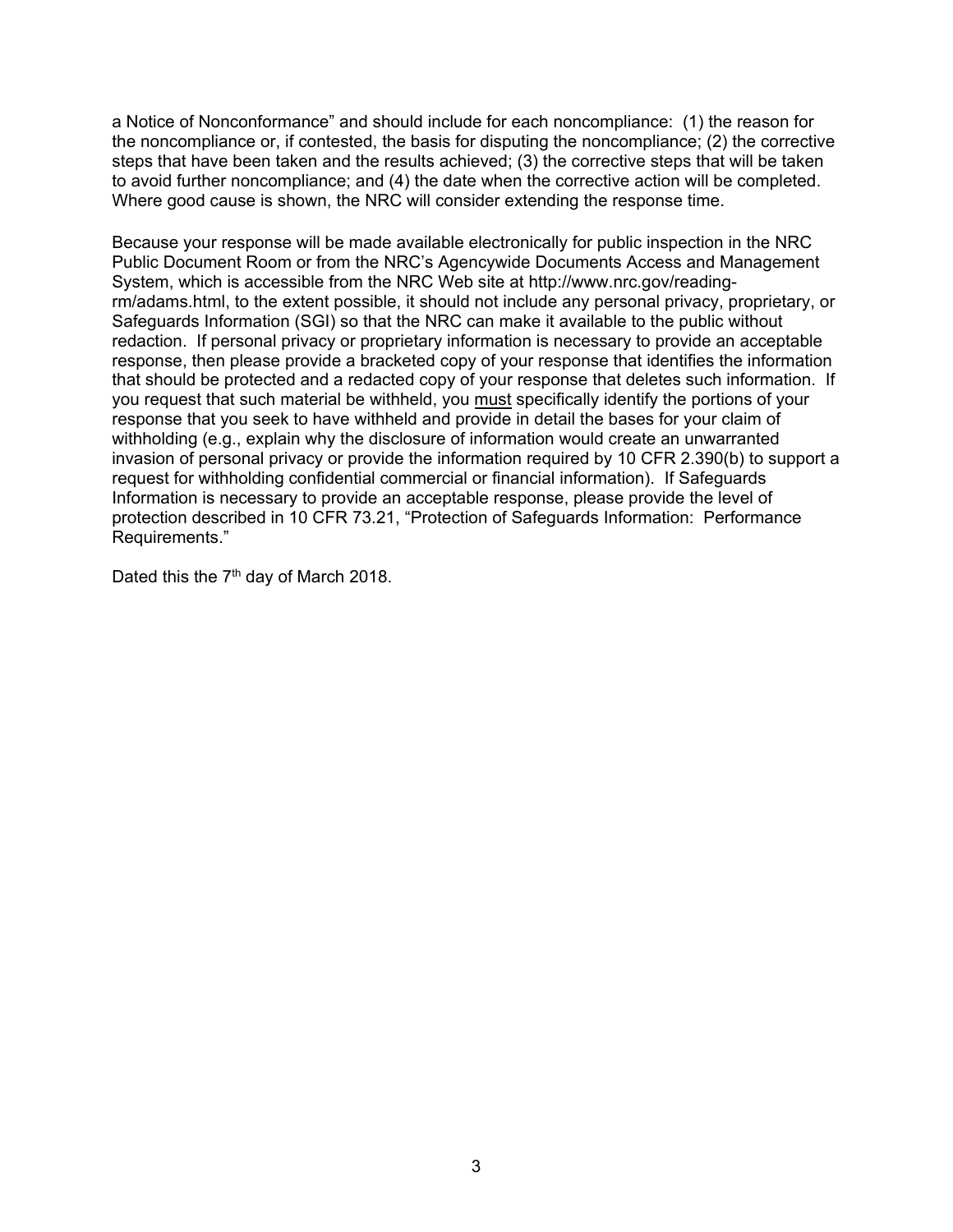## **U.S. NUCLEAR REGULATORY COMMISSION OFFICE OF NEW REACTORS DIVISION OF CONSTRUCTION INSPECTION AND OPERATIONAL PROGRAMS VENDOR INSPECTION REPORT**

| Docket No.:                       | 99900100                                                                                                                                                                               |                                                                                                  |                    |
|-----------------------------------|----------------------------------------------------------------------------------------------------------------------------------------------------------------------------------------|--------------------------------------------------------------------------------------------------|--------------------|
| Report No.:                       | 99900100/2018-201                                                                                                                                                                      |                                                                                                  |                    |
| Vendor:                           | <b>Flowserve Corporation</b><br>5114 Woodall Road<br>Lynchburg, VA 24502                                                                                                               |                                                                                                  |                    |
| Vendor Contact:                   | Mr. Jeffery McConkey, Quality Assurance Manager<br><b>Flowserve Corporation</b><br>5114 Woodall Road<br>Lynchburg, VA 24502<br>Email: jmcconkey@flowserve.com<br>Phone: 1-434-845-9738 |                                                                                                  |                    |
| <b>Nuclear Industry Activity:</b> | Limitorque, a division of Flowserve Corporation, is a manufacturer<br>of safety-related motor-operated valve actuators being supplied to<br>the U.S. nuclear industry.                 |                                                                                                  |                    |
| <b>Inspection Dates:</b>          | January 22-26, 2018                                                                                                                                                                    |                                                                                                  |                    |
| Inspectors:                       | Jeffrey Jacobson<br>Jermaine Heath<br><b>Phil Natividad</b><br>Khalid Mohamed Al Naqbi                                                                                                 | NRO/DCIP/QVIB-1<br>NRO/DCIP/QVIB-1<br>NRO/DCIP/QVIB-1<br>FANR, United Arab Emirates,<br>Observer | <b>Team Leader</b> |
| Approved by:                      | Terry W. Jackson, Chief<br>Quality Assurance Vendor Inspection Branch-1<br>Division of Construction Inspection<br>and Operational Programs<br><b>Office of New Reactors</b>            |                                                                                                  |                    |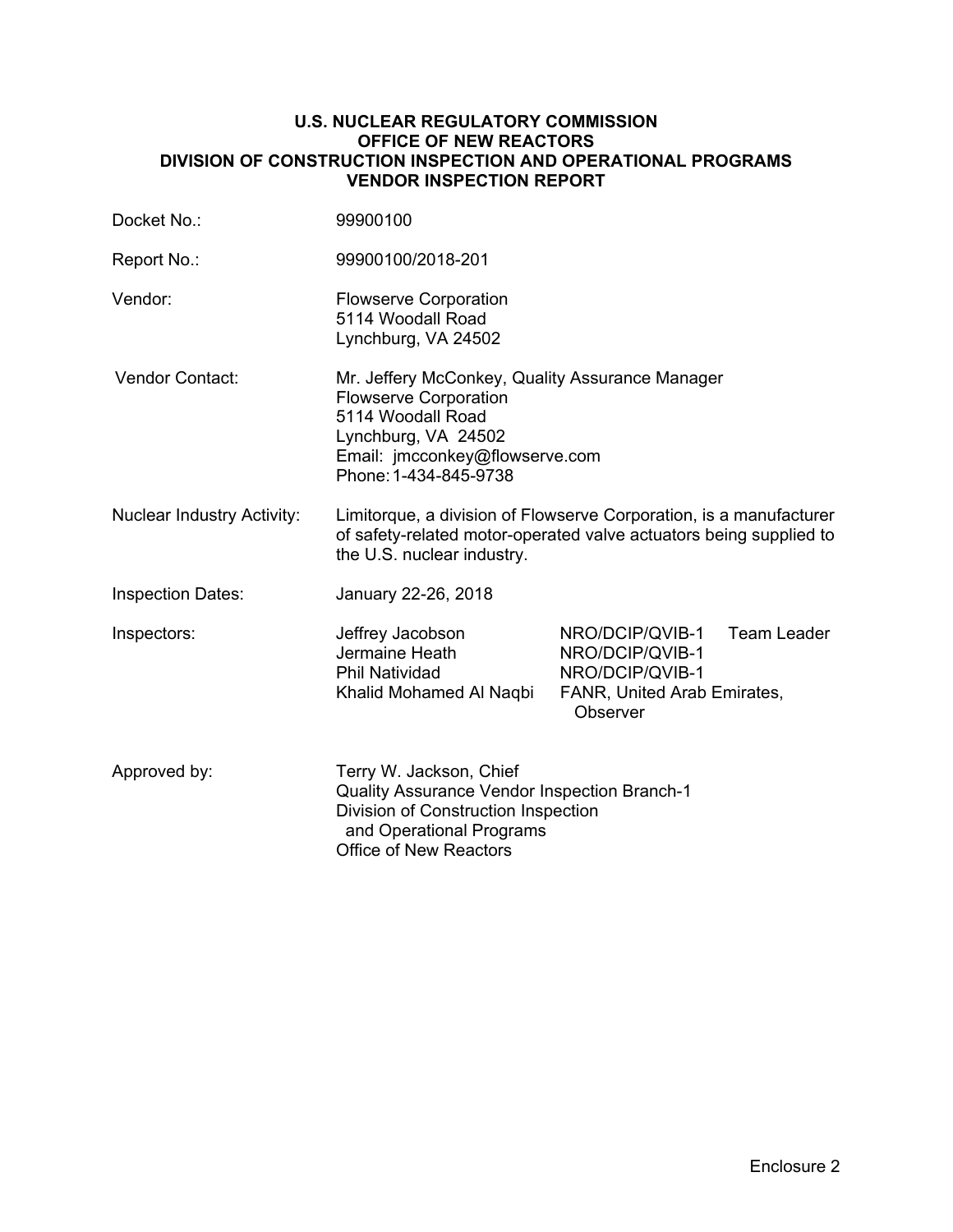## **EXECUTIVE SUMMARY**

### Flowserve - Limitorque Corporation 99900100/2018-201

The U.S. Nuclear Regulatory Commission (NRC) staff conducted a vendor inspection at the Flowserve – Limitorque Corporation's (hereafter referred to as Flowserve) facility in Lynchburg, VA, to verify that it had implemented an adequate quality assurance (QA) program that complies with the requirements of Appendix B, "Quality Assurance Criteria for Nuclear Power Plants and Fuel Reprocessing Plants," to Title 10 of the *Code of Federal Regulations* (10 CFR) Part 50, "Domestic Licensing of Production and Utilization Facilities." In addition, the NRC inspection also verified that Flowserve implemented a program under 10 CFR Part 21, "Reporting of Defects and Noncompliance."

This technically-focused inspection specifically evaluated Flowserve's implementation of quality activities associated with the design, fabrication, and testing of safety-related motor-operated valve actuators and replacement parts being supplied to the U.S. nuclear industry. The inspection team focused its review on Flowserve's implementation of processes for commercial-grade dedication and supplier oversight, in-process inspections, design control, and corrective action/10 CFR Part 21.

In the area of commercial-grade dedication and supplier oversight, the NRC inspection team identified Nonconformance 99900100/2018-201-01 in association with Flowserve's failure to implement the regulatory requirements of Criterion III, "Design Control" and Criterion VII, "Control of Purchased Material, Equipment, and Services" of Appendix B to 10 CFR Part 50. Nonconformance 99900100/2018-201-01 cites Flowserve for failure to ensure the selection and review for suitability of application of materials, parts, equipment, and processes that are essential to the safety-related functions of the electric actuators. Specifically, Flowserve (1) failed to verify the validity of the Certificates of Compliance by commercial-grade survey, source surveillance, or other acceptable method, for material composition (hardness and tensile strength) of the motor shafts used in DC motors provided by a commercial supplier, and (2) failed to identify motor output torque as a critical characteristic and did not verify that the motor output torque conformed to the associated speed-torque curves for DC motors supplied to Flowserve from a commercial supplier.

In the area of in-process inspections, the inspection team identified Nonconformance 99900100/2018-201-02 in association with Flowserve's failure to implement the regulatory requirements of Criterion XVII, "Quality Assurance Records," of Appendix B to 10 CFR Part 50. Nonconformance 99900100/2018-201-02 cites Flowserve for failure to maintain sufficient records to furnish evidence of activities affecting quality. Specifically, Flowserve was unable to provide documented evidence (inspection records) covering more than two (2) years between January 2016 and January 2018 that showed commercially-dedicated items were inspected and critical characteristics for the items were verified.

Also, the NRC inspection team identified Nonconformance 99900100/2018-201-03 in association with Flowserve's failure to implement the regulatory requirements of Criterion X, "Inspection," of Appendix B to 10 CFR Part 50. Nonconformance 99900100/2018-201-03 cites Flowserve for its failure to ensure that material testing was performed on commercially-dedicated hardware and fasteners as required by procedure, as necessary to ensure the suitability of the parts.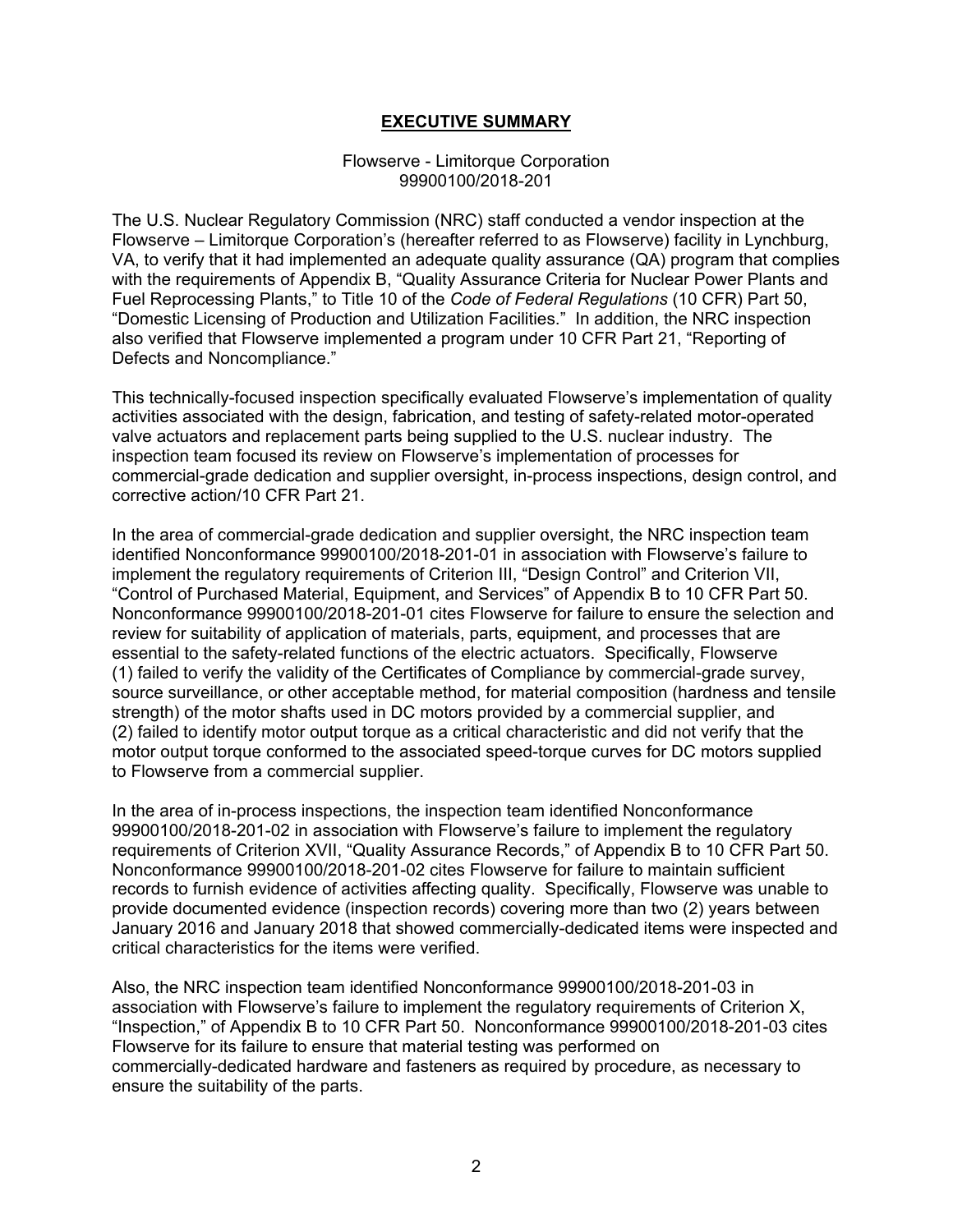In the area of design control, the inspection team identified that Flowserve was appropriately controlling the design of the safety-related valve actuators and was appropriately reviewing proposed changes to the design through the use of Engineering Design Documents (EDDs).

In the area of corrective action/10 CFR Part 21, the inspection team concluded that Flowserve is appropriately implementing its policies and procedures that govern corrective actions and Part 21 consistent with the regulatory requirements of Criterion XVI, "Corrective Action" of Appendix B to 10 CFR Part 50, and with 10 CFR Part 21.

Lastly, based upon the results of this inspection, the inspection team was able to close the following previously identified NRC findings:

NON 99900100/2011-201-04 NOV 99900100/2012-201-01 NON 99900100/2012-201-02 NON 99900100/2012-201-03 NON 99900100/2012-201-04 NON 99900100/2012-201-05.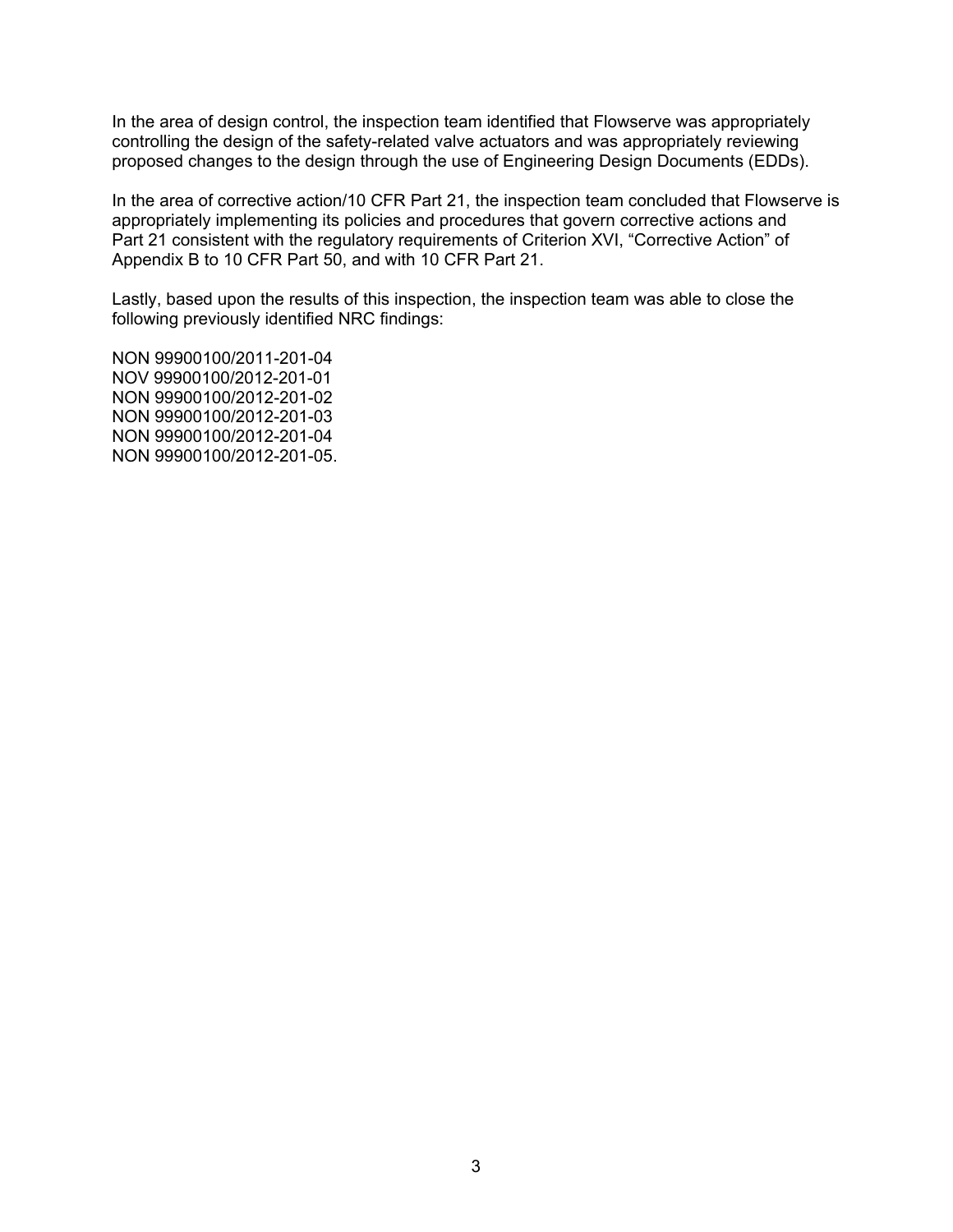# **REPORT DETAILS**

## 1. Commercial-Grade Dedication and Supplier Oversight

## a. Inspection Scope

The NRC inspection team reviewed Flowserve's policies and implementing procedures that govern the implementation of its commercial-grade dedication (CGD) program and supplier oversight to verify compliance with the requirements of Criterion III, "Design Control," Criterion IV, "Procurement Document Control," and Criterion VII, "Control of Purchased Material, Equipment, and Services," of Appendix B to 10 CFR Part 50.

The NRC inspection team selected a sample of items and services that Flowserve procured from commercial suppliers and then dedicated for use in safety-related applications. Specifically, the NRC inspection team evaluated Flowserve's inspection plans and technical evaluations to verify the evaluations appropriately identified and verified the critical characteristics and technical attributes necessary to provide reasonable assurance the components being dedicated would perform their intended safety function. The NRC inspection team also evaluated the criteria for the selection of critical characteristics, the basis for the sampling plan (as applicable), and the selection and implementation of verification methods. The NRC inspection team also reviewed a sample of external audits and purchase orders (POs) issued to commercial suppliers to verify compliance with the applicable regulatory and technical requirements.

### b. Observations and Findings

The NRC inspection team discovered an issue with Flowserve's identification of critical characteristics associated with DC motors that are procured by Flowserve from a commercial supplier and then dedicated for use in safety-related electric actuators or supplied as replacement components. The NRC inspection team reviewed Flowserve PO 239799 for a 250 VDC motor for the Limitorque SMB series actuator, dated November 13, 2015. Flowserve procured the DC motor from, a commercial supplier, and then dedicated the motor for use in safety-related electric actuators. Flowserve Inspection Plan (IP) 10.111, describes the dedication process for the DC motors.

Flowserve Procedure QAP-10.4, "Procedure for Certificates of Compliance," Revision 6, establishes the requirements for testing and acceptance of AC and DC motors. Routine testing of the DC motors is performed by the commercial supplier. However, it was not clear how the specific parameters being verified relate to the safety function of the motors, nor how Flowserve was verifying the validity of the commercial supplier's data as part of its commercial grade dedication program. While the routine testing performed by the commercial supplier checks motor speed and current at one point, the inspectors noted that Flowserve had not generated a technical evaluation that identified specific critical characteristics related to motor output performance (including motor torque). Ensuring the motors conform to published speed/torque curves is necessary to ensure the motors can deliver the relied upon torque to operate the motor-operated valve actuators. In addition to the routine motor testing completed at the commercial supplier, the motor-operated valve actuator assemblies are subjected to a torque test at Flowserve which can be used to verify motor torque output performance. However, Flowserve also supplies stand-alone safety-related replacement motors and performs no additional testing to verify output torque for those motors.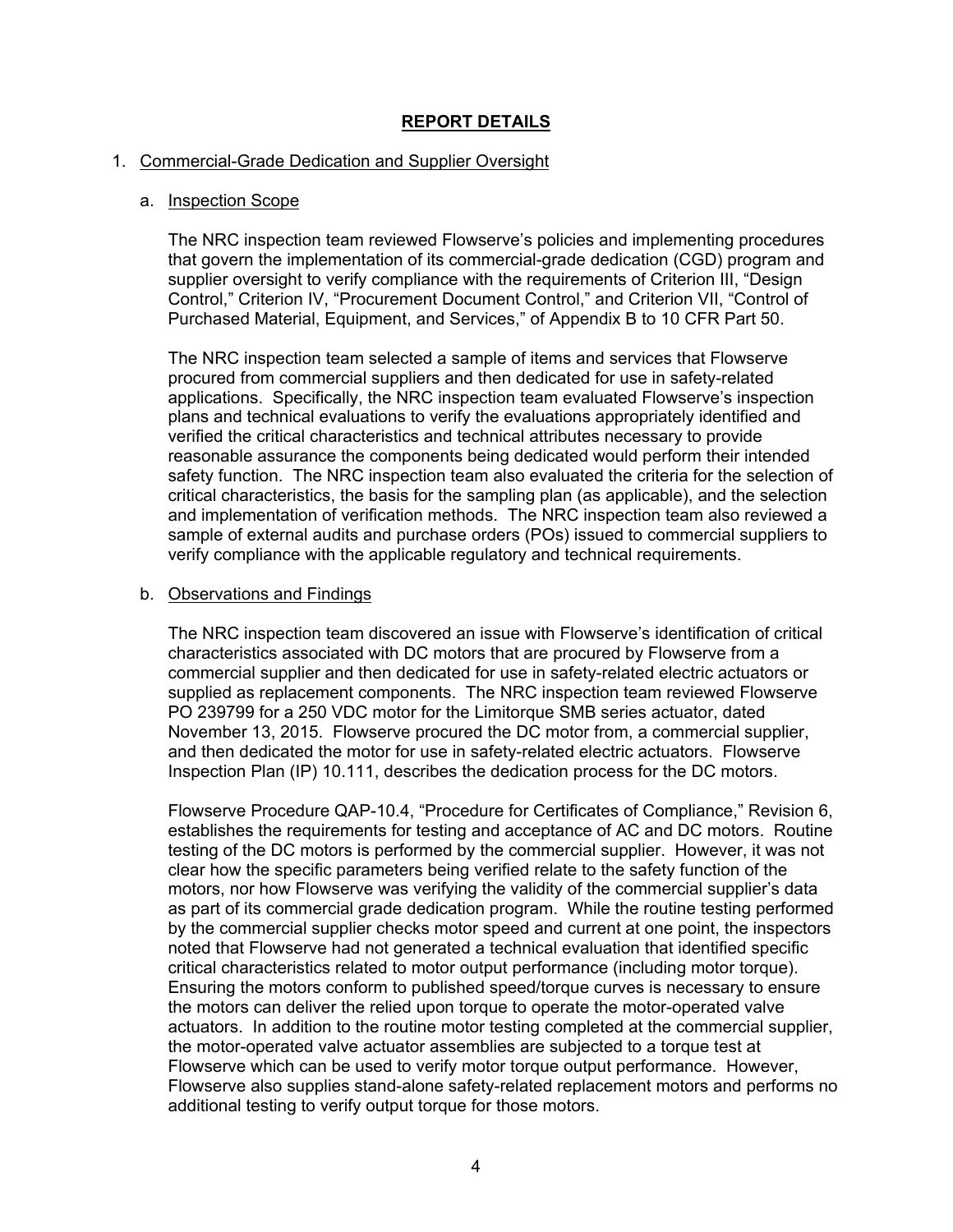In summary, the NRC inspection team determined that Flowserve had not identified nor verified an appropriate set of critical characteristics for the DC motors being supplied as replacement components. The NRC inspection team identified this issue as the first example of Nonconformance 99900100/2018-201-01 for Flowserve's failure to ensure the selection and review for suitability of application of materials, parts, equipment, and processes that are essential to the safety-related functions of the safety-related electric actuators, as required by Criterion III of Appendix to 10 CFR Part 50, "Design Control."

The NRC inspectors also identified an issue with Flowserve's acceptance, as part of its commercial grade dedication process, of unverified certificates of compliance (CoC) from a commercial sub-supplier who supplies motor shafts to the commercial supplier for safety-related DC motors. The NRC inspection team reviewed Audit #2018-01-E, commercial-grade survey of the commercial supplier, dated January 17, 2018. Flowserve Procedure IP 10.111 Revision 14, provides the method for dedicating the commercial supplier DC motors. The inspection plan required the testing of materials as listed on the purchase order as well as components identified in Quality Engineering Standard K-12028 Revision B. Table K-12028 of that standard identifies motor shaft material as a critical characteristic essential to motor function, the material be made from AISI 4140 steel, and the steel was to have a specific surface hardness and minimal tensile strength. These specifications apply to armature assemblies for Type LN and Type RH Design DC nuclear valve operators in accordance with Flowserve Quality Engineering Standard K-12057 Revision C, and K-11934 Revision F, respectively.

The inspectors observed that verification of the motor shaft materials is performed through a review of Certificates of Conformance (C of Cs) provided by the commercial sub-supplier (shaft manufacturer). However, the NRC inspection team identified that Flowserve had not taken any actions to evaluate the validity of the sub-suppliers C of Cs, either through a commercial-grade survey, source surveillance, or other means. The NRC inspection team identified this issue as the second example of Nonconformance 99900100/2018-201-01 for Flowserve's failure to establish appropriate measures for source evaluation or inspection at the contractor or subcontractors, as required by 10 CFR Part 50, Appendix B, Criterion VII, "Control of Purchased Material, Equipment, and Services."

### c. Conclusions

The NRC inspection team issued Nonconformance 99900100/2018-201-01 in association with Flowserve's failure to implement the regulatory requirements of 10 CFR Part 50, Appendix B, Criterion III, "Design Control," and Criterion VII, "Control of Purchased Material, Equipment, and Services." Specifically, for DC motors sold as replacement parts, Flowserve failed to identify motor output torque as a critical characteristic and failed to verify the torque conformed to the associated speed-torque curves for the motor. Flowserve also failed to ensure the suitability of application of materials, parts, equipment, and processes that are essential to the safety-related functions of the electric actuators when Flowserve failed to verify the C of Cs for motor shafts provided by a commercial supplier.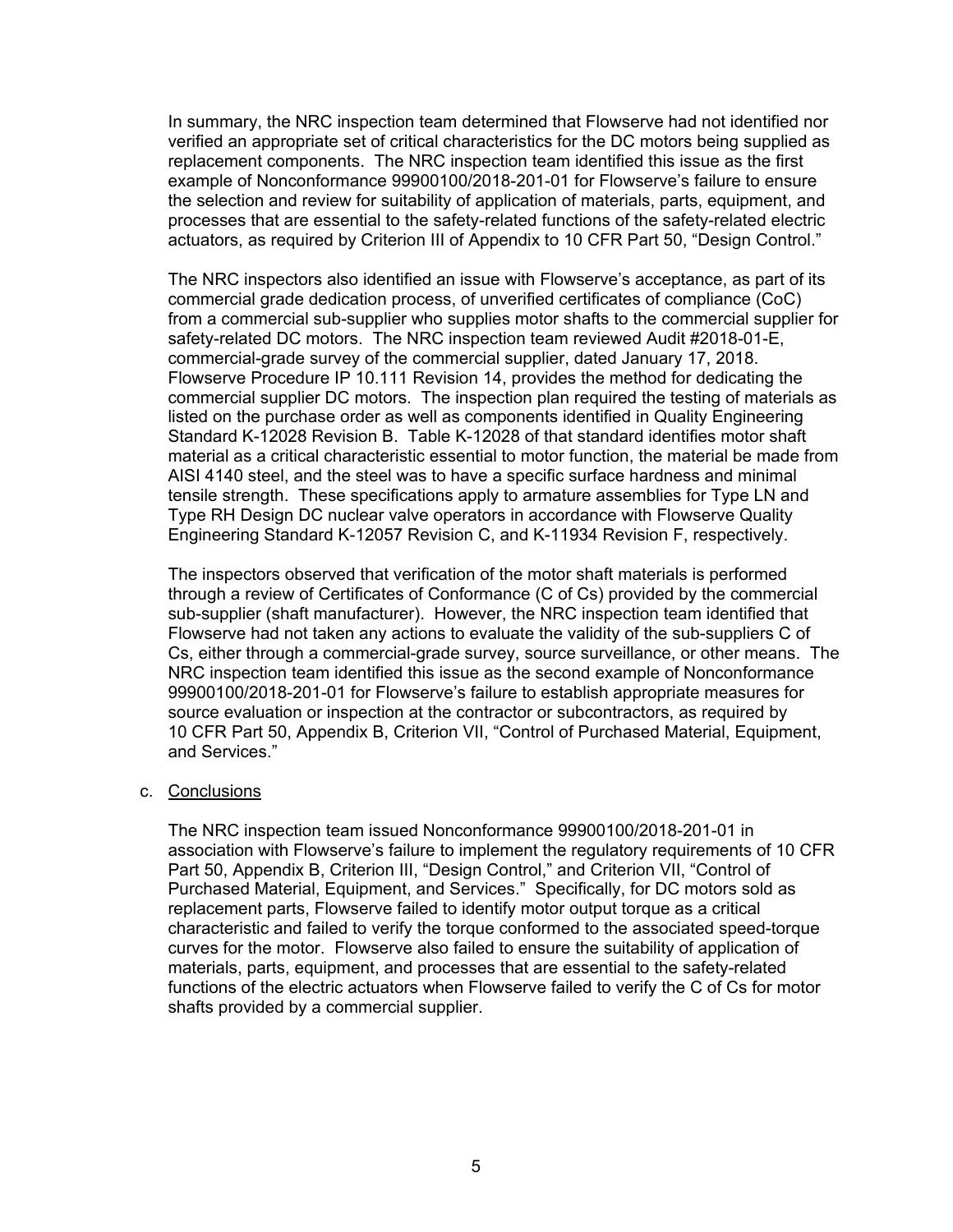### 2. In-Process Inspections

### a. Inspection Scope

The NRC inspection team reviewed implementation of Flowserve's policies and procedures to verify compliance with the requirements of Criterion X, "Inspection," of Appendix B to 10 CFR Part 50. The NRC inspection team focused their review on the implementing procedures specific to the conduct of receipt inspections, specifically those receipt inspections being conducted as part of its commercial grade dedication program and being used by Flowserve to verify critical characteristics of commercially procured parts used in the assembly/manufacture of the motor actuators. The NRC inspection team reviewed a sample of receipt inspection records (e.g., receipt inspection reports, Certificates of Compliance, Certificates of Calibration, and Material Test Reports), to assess whether the requisite inspections were performed in accordance with procedures, were reviewed by Flowserve for compliance with the requirements of the POs, and contained the applicable technical and regulatory information. The NRC inspection team witnessed quality inspection personnel performing receipt inspections of materials acquired from its suppliers and used in safety-related applications.

The NRC inspection team discussed the inspection program with Flowserve's management and technical staff. The attachment to this inspection report lists the documents that the NRC inspection team reviewed.

### b. Observations and Findings

The NRC inspection team reviewed inspection plans that govern the receipt inspection and verification of attributes associated with commercial grade fasteners and hardware. This hardware is used by Flowserve in the manufacture of the actuators and performs a safety function. During the inspection, and upon request by the NRC inspectors, Flowserve was unable to produce records documenting the receipt inspection and testing of the materials, as required by procedure. Flowserve disclosed during the inspection that receipt inspection records associated with materials procured from the commercial supplier were missing for the period between January 2016 and January 2018. These receipt inspection records are quality assurance records and are required to be maintained in hardcopy format for a period of three (3) years maintained by Flowserve's procedures for the handling of quality assurance records, Procedure QAP 16.1, "Handling and Storage of Quality Records," Revision 19.

Flowserve management was unable to provide an explanation as to the absence of the inspection records, and it was unclear at the conclusion of the inspection as to whether the records were just missing or whether or not the inspections had been performed. The NRC inspection team identified this issue as Nonconformance 99900100/2018-201-02 for Flowserve's failure to maintain records for receipt inspection of commercial fasteners procured and dedicated and used in Flowserve safety-related electric actuators. Upon identification of this issue Flowserve created Limitorque Corrective Action Request 18-1 and indicated to the inspection team that they would be performing a full root cause evaluation to determine the cause and extent of this issue.

In addition to the missing records noted above, the NRC inspection team also reviewed several receipt inspection records that were available (from 2015) for safety-related hardware and fasteners procured from the same commercial supplier. The NRC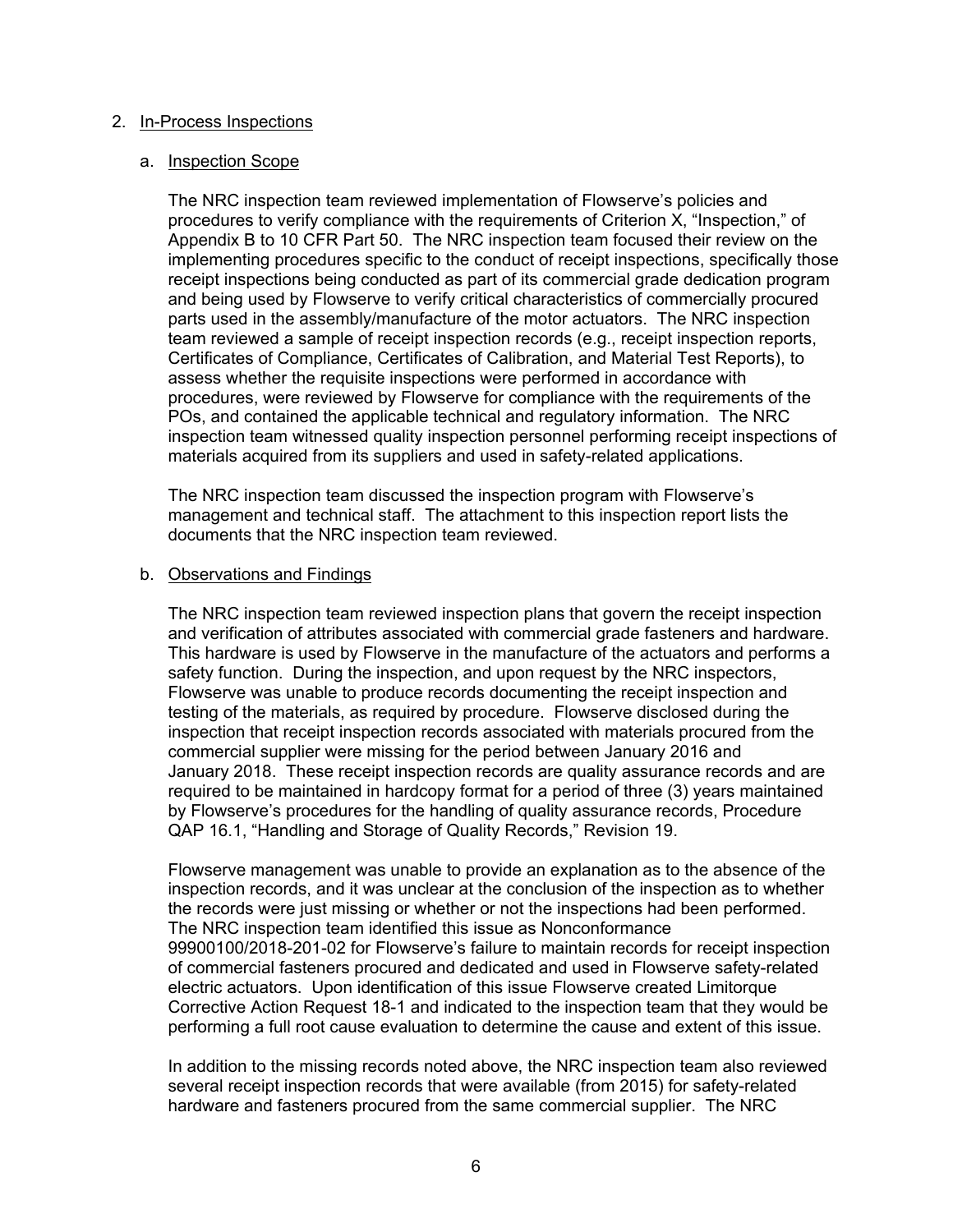inspection team identified four examples where the receipt inspection records lacked evidence that Flowserve had performed material testing on commercially-dedicated hardware and fasteners as required by procedure and as necessary to confirm the suitability of the hardware material. The required testing data was either not filled in on the data forms or was marked "N/A" without explanation.

In the first example, the inspection team identified that Procedure IP 10.19, "Hex Head Cap Screws Grade 5," Revision 7, requires critical characteristics be verified by quality inspection for Grade 5 hex head cap screws. The inspection plan requires hardness testing for each lot of material received in accordance with a sampling plan developed from Society of Automotive Engineers (SAE) Standard J429, August 1983 edition. The NRC inspection team identified that for stock order with Part Number HB8-1/2-13x28, dated March 23, 2015, and Part Number HB8-3/4-10x28, dated March 17, 2015, the receipt inspection datasheet failed to indicate that hardness testing for the lot of hex head cap screws had been performed as required by the inspection plan.

In the second example, the NRC inspection team identified that Flowserve failed to perform material testing of socket head cap screws. Procedure IP 10.14, "Socket Head Cap Screws", Revision 7, requires hardness testing of hex head cap screws used in safety-related applications per sampling plan developed from SAE Standard J429, August 1983 edition. The NRC staff identified that for stock order with Part Number HC8-3/8-16x28, dated May 21, 2015, and Part Number HC8-3/4-10x36, dated August 4, 2015, the receipt inspection datasheet failed to indicate that hardness testing for the lot of hex head cap screws had been performed as required by the inspection plan.

In the third example, the NRC inspection team identified the receipt inspection datasheet failed to indicate that the correct supplier of nylon insert (elastic) stop nuts had been verified. Inspection Plan 10.16, "Elastic Stop Nut," Revision 5, identifies inspection attributes that are required to be verified for elastic stop nuts during receipt inspection. The plan requires visual inspection to verify the fasteners are manufactured by two specific suppliers. The NRC staff identified that for Part Number CKI-49NE-164, dated August 5, 2015, receipt inspection records did not verify the manufacturer for these fasteners as required by procedure.

In the fourth example, the NRC inspection team identified the receipt inspection datasheet failed to indicate that Flowserve had performed material testing of keys. Procedure IP 10.15, "Keys," Revision 5, requires hardness testing for verification of hardness. The NRC staff identified that for stock order with Part Number 60-563-02691, dated August 3, 2015, inspection records failed to show that hardness testing had been performed as required by procedure. Ensuring the correct key material is used is critical as evidenced by actuator failures reported and discussed in NRC Information Notices 88-84 and 94-10.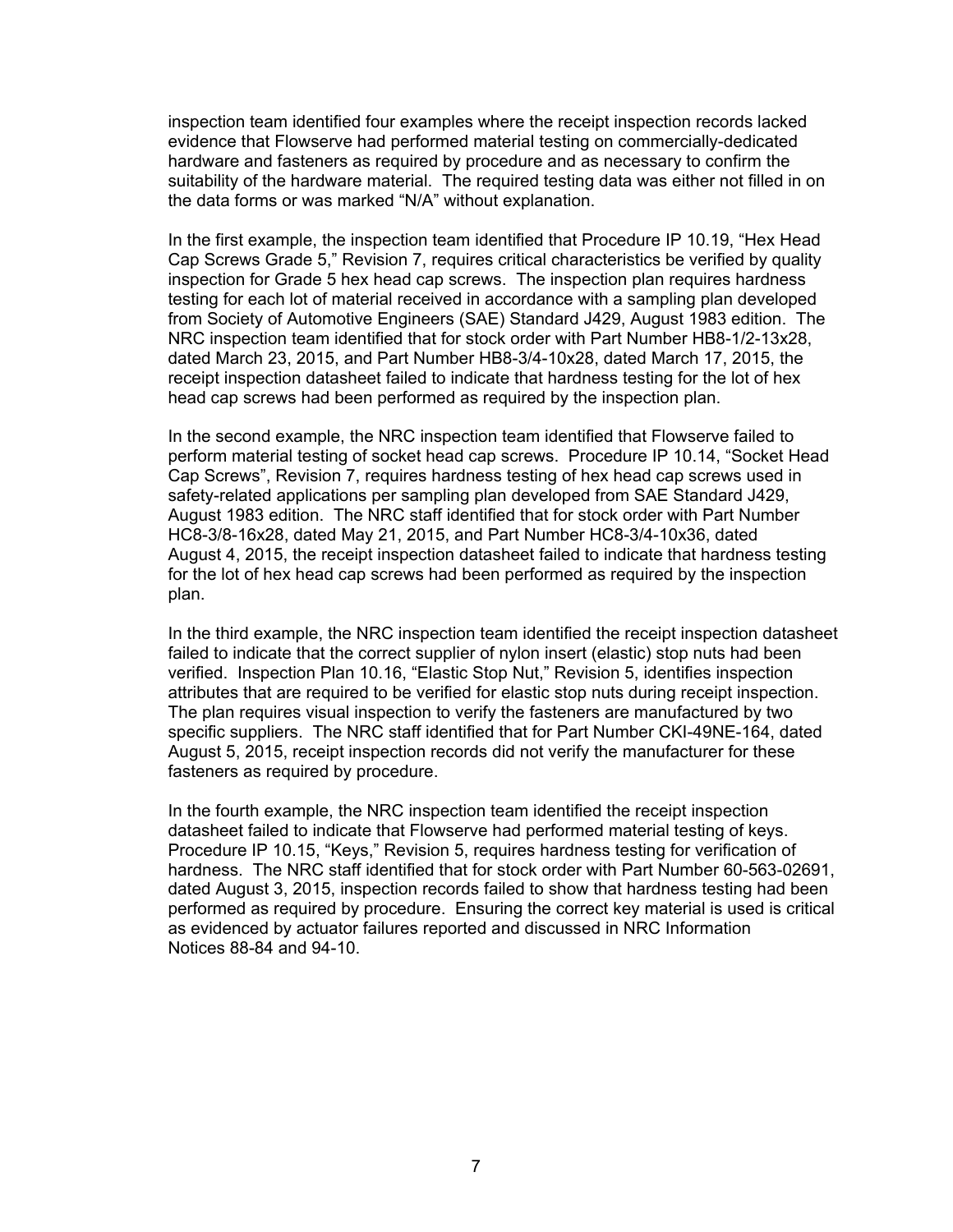The NRC inspection staff identified the above four examples as Nonconformance 99900100/2018-201-03 for Flowserve's failure to ensure that inspections required by procedure to verify critical characteristics associated with fasteners used in safety-related applications had been performed.

## c. Conclusions

The NRC inspection team issued Nonconformance 99900100/2018-201-02 in association with Flowserve's failure to implement the regulatory requirements of Criterion XVII, "Quality Assurance Records," of Appendix B to 10 CFR Part 50. Nonconformance 99900100/2018-201-02 cites Flowserve for failure to maintain sufficient records to furnish evidence of activities affecting quality. Specifically, Flowserve was unable to provide documented evidence (inspection records) covering more than two years between January 2016 and January 2018 that showed that commercial-dedicated fasteners procured from a commercial supplier were inspected and critical characteristics for the items were verified.

The NRC inspection team issued Nonconformance 99900100/2018-201-03 in association with Flowserve's failure to implement the regulatory requirements of Criterion X, "Inspection," of Appendix B to 10 CFR Part 50. Nonconformance 99900100/2018-201-03 cites Flowserve for failure to ensure that inspections designated to verify the suitability of the fasteners used in safety-related electric actuators had been performed as required by the inspection plan or procedure.

## 3. Design Control

# a. Inspection Scope

The inspectors reviewed several Engineering Design Documents (EDDs) as described in Flowserve Procedure EDP 5.1, "Procedure for Engineering Design Documents," Revision 3, dated April 7, 2005. These EDDs are used by Flowserve to substantiate design changes to the Limitorque actuators. The inspectors focused their review on those design changes that could impact the seismic or environmental qualification of the Limitorque actuators.

### *Brown vs Black Fibrite*

The inspectors reviewed EDD 080, "Evaluation of Black Fibrite 5064 as a Substitute for Brown (Natural) Fibrite type 5064 in Nuclear Safety Applications," Revision A, dated June 12, 2003. This EDD was written to substantiate a change in the Fibrite material used to manufacture certain piece parts contained in both the limit and torque switches used in the Limitorque actuators, including those certified as being environmentally qualified. The brown Fibrite used in portions of the limit and torque switches was originally qualified as part of testing conducted in accordance with Limitorque Report B0114, "Aging Analysis Report Limitorque Actuators," Revision 1, dated January 24, 1984, and Limitorque Qualification Report B0212, "Qualification Type Test Report for Limitorque Valve Actuators With Type LR Motor," dated April 12, 1985. At the time the EDD was written, Flowserve chose to address the qualification of the new material by analysis and did not perform any actual environmental testing on the new material.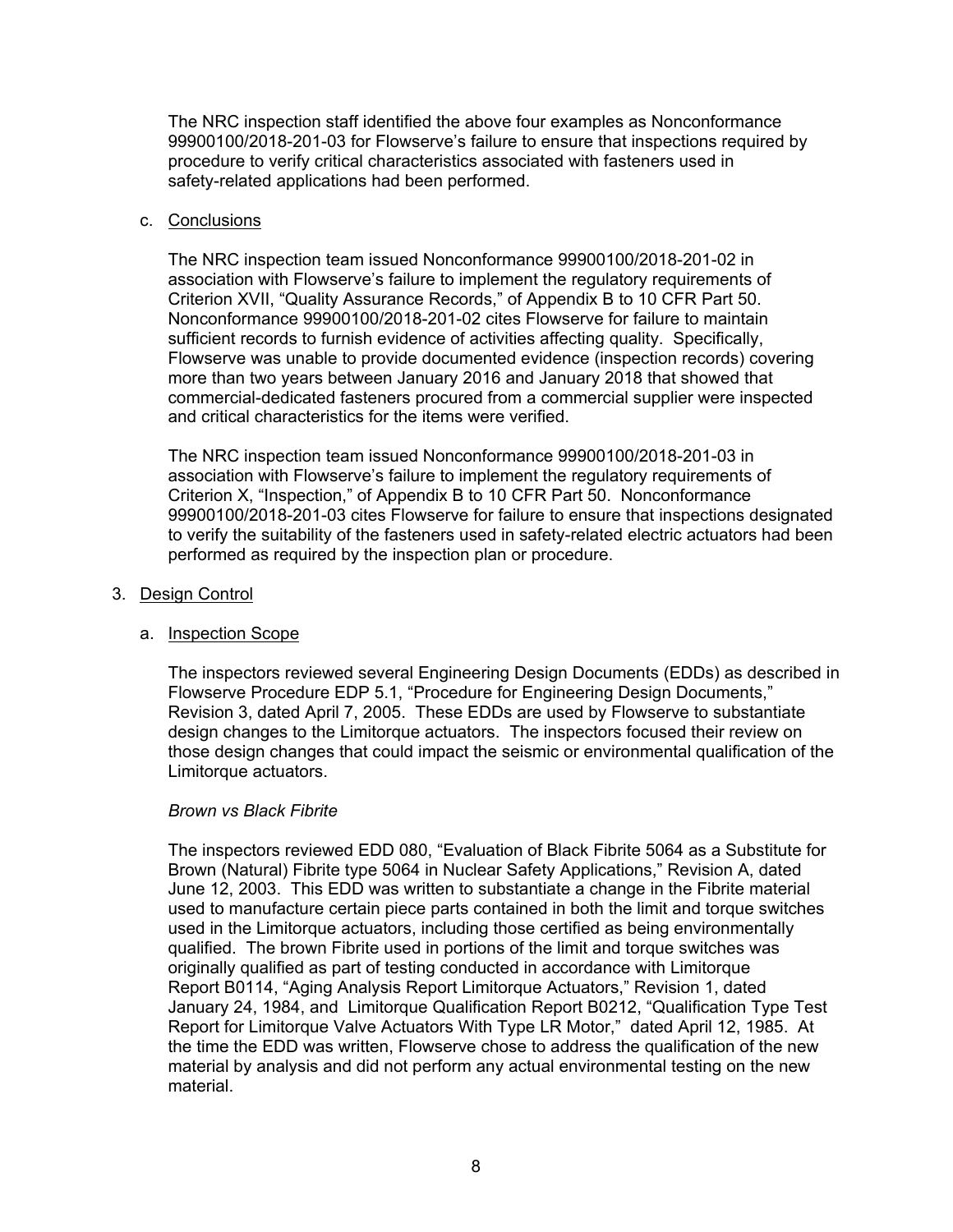The EDD included a comparison of material properties (provided by the Fibrite manufacturer) between the brown and the black Fibrite. The comparison showed that the newer black Fibrite generally exhibited superior mechanical and physical properties. Of particular interest were the properties of water absorption, tensile strength, and flexural strength which were all stated as being significantly better for the black material. Flowserve also received information from the manufacture of the Fibrite (Georgia Pacific) that explained the physical differences between the two materials (primarily that the older brown material contained an additional compound that was added to increase the cure speed during the molding process. However, once cured, the two materials were expected to end up with a similar crosslinked structure. In addition, Flowserve commissioned an outside laboratory (Bodycote-Taussig) to perform a material Fourier Transform Infrared Spectroscopy (FTIR) analysis of the two materials. The laboratory concluded that FTIR trace for the black Fibrite was consistent with that of the brown material.

Based upon the information contained in the EDD, Flowserve issued Limitorque Technical Update 01-01 to the nuclear industry on March 5, 2001, which indicated that the new black material was suitable for use as an alternate to the brown material for all nuclear applications.

## *C Style SMB000 Torque Switch*

The inspectors reviewed Limitorque Technical Update 14-01, dated August 25, 2014, which provided an engineering analysis for a new type of "C style" torque switch, as an alternate replacement part for the "cam style" torque switches currently in use in the operating fleet. Originally, Limitorque actuators were provided with one of two types of torque switches. SMB000 actuators were provided with cam style torque switches and all other size actuators were provided with C style torque switches. The SMB000 C style torque switch is a scaled down version developed to mimic the C style torque switches currently in use in the larger SMB type actuators. The materials used in the manufacture of the SMB000 actuators are essentially identical to those used in the larger actuators.

The inspectors reviewed Limitorque Report B0373, "Limitorque Environmental Qualification Report for SMB-000 "C-Style" Torque Switch," dated August 22, 2014, which summarized the qualification methodology. The inspectors identified that Flowserve had contracted with AREVA engineering to perform the actual evaluation. The inspectors reviewed the AREVA Report, No. 51-9212494-001, "Equipment Qualification – Flowserve Limitorque, SMB/SB-000 "C Style" Torque Switch," Revision 1, dated July 11, 2014, paying particular attention to the portions of the report associated with the seismic qualification of the switch.

### *Limit Switch Intermittent Gear Change*

The inspectors reviewed EDD-105, "SMB/SB/SBD Geared Limit Switch Intermittent Gear Material Change," dated November 13, 2007. The evaluation was associated with a change in the materials used in one of the limit switch gears from brass to stainless steel. The analysis included a comparison of the relevant properties between the two materials.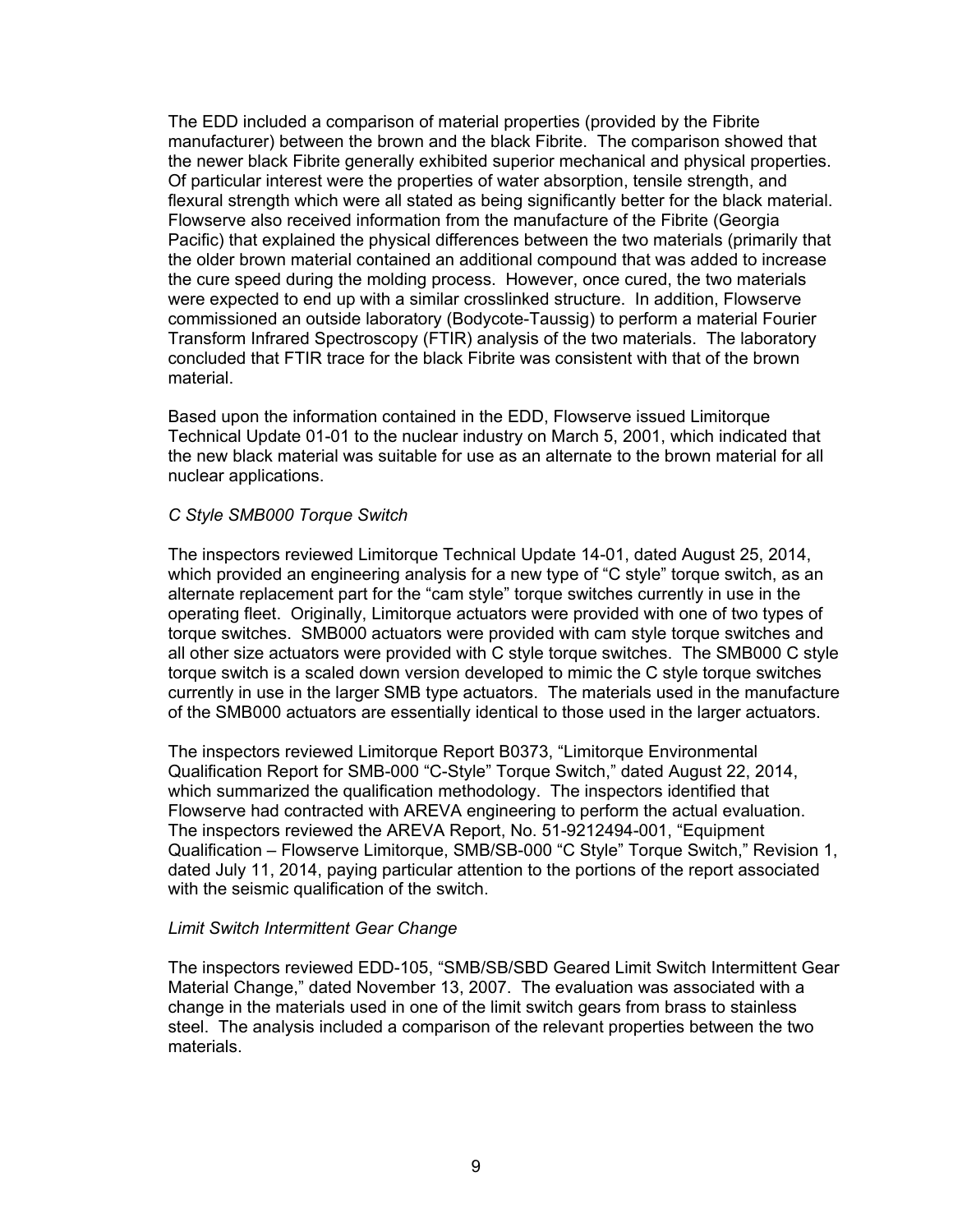## b. Observations and Findings

### *Brown vs Black Fibrite*

Based upon the information reviewed, the inspectors concluded that the Flowserve EDD provided reasonable assurance that the newer black Fibrite material would perform in a similar (or better) way as the brown Fibrite material that was subjected to environmental qualification testing during original qualification of the Limitorque actuators. Of significance was the fact that, while not available at the time the EDD was performed, the inspectors identified the black Fibrite material was recently tested as part of the qualification program for AP1000 Limitorque actuators and no problems were identified with the material during the qualification testing. The inspectors reviewed Westinghouse APP-PV95-VPC-001, "AP1000 Limitorque Valve Actuator Equipment Qualification Radiation and Thermal Aging Calculation," Revision 0, dated October 30, 2009, which established the thermal aging requirements for the AP1000 actuators. The actuator components (including the black Fibrite limit and torque switches) were aged for a period to simulate 60 years of operating life plus accidents and transients, with the normal environment being 120 degrees Fahrenheit. In calculating the thermal aging times, Westinghouse utilized a more conservative activation energy than what had been used previously as part of the Flowserve/Limitorque qualification testing program. The activation energy used by Westinghouse was based upon the Fibrite property of 50 percent retention of flexural strength as opposed to the Limitorque derived activation energy which was based upon thermogravimetric analysis. No findings were identified associated with this review.

## *C Style SMB000 Torque Switch*

The inspectors verified that the AREVA report addressed relevant aspects of the SMB000 torque switch, including both seismic and environmental qualification. Qualification of the new switches was based upon a similarity analysis to the previously qualified larger size C style switches as well the older cam style SMB000 switches. No findings were identified associated with this review.

### *Geared Limit Switch Intermittent Gear Change*

The inspectors identified that Flowserve had performed an appropriate evaluation associated with the change material from brass to stainless steel for one gear internal to the limit switch. No findings were identified associated with this review.

c. Conclusions

The inspectors concluded that for the EDDs reviewed, the EDDs appropriately addressed the safety-related aspects of the changes, including impact on environmental and seismic qualification as applicable.

# 4. Corrective Action and 10 CFR Part 21

### a. Inspection Scope

Flowserve maintains multiple methods for documenting conditions adverse to quality, including: Discrepant Material Reports (DMRs) for the most common nonconformances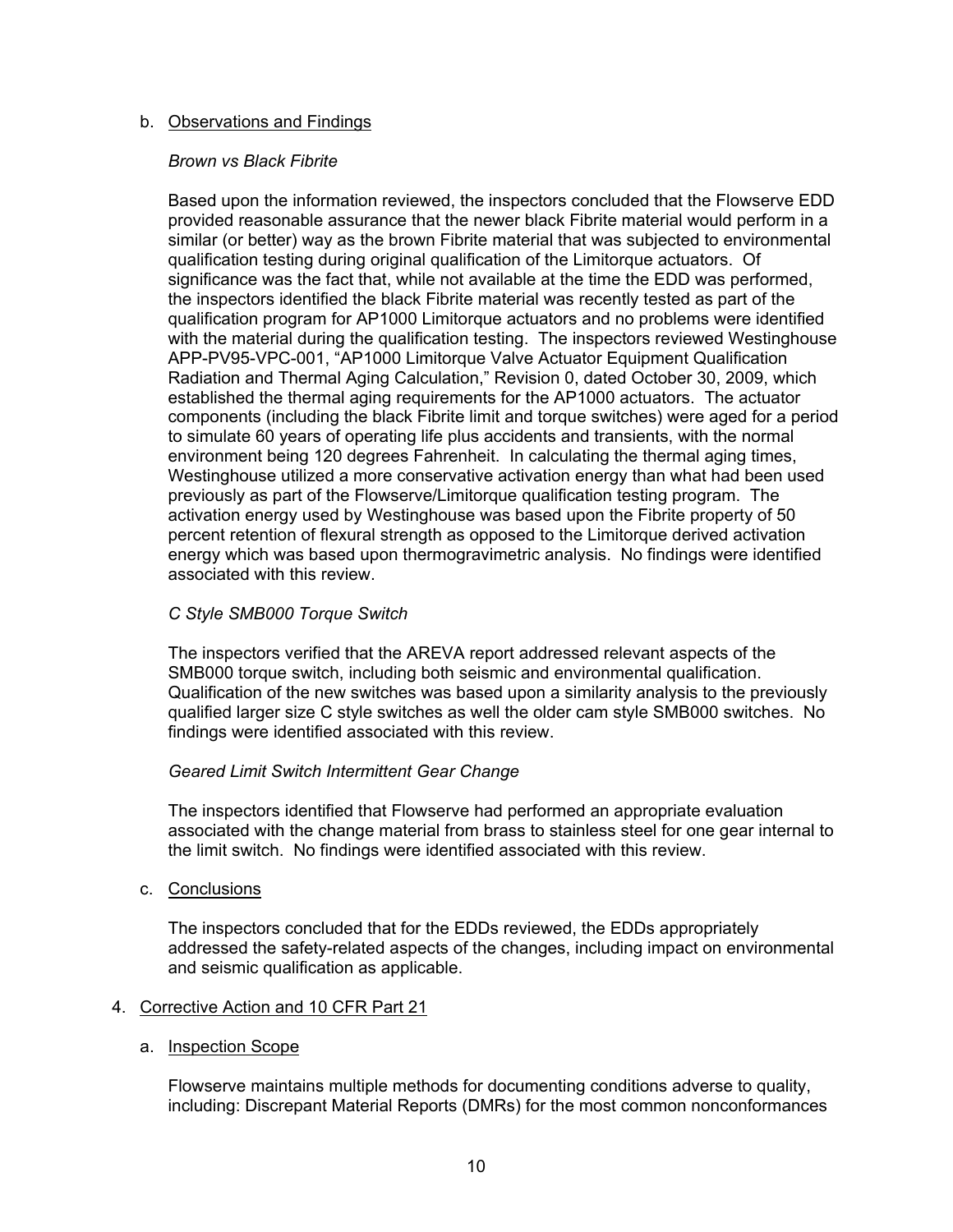during the manufacturing process; Customer Complaints (CCs); and internal Limitorque Corrective Action Requests (LCARs). Audit Deficiency Notices (ADNs) are specifically generated for each finding from internal/external audits and inspections. The NRC inspection team reviewed ADNs and their closure documentation for the previously open NRC findings (NON 2011-04, NOV 2012-01, and NONs 2012-02 through 2012-05). NRC inspectors also reviewed a sampling of DMRs, ADNs, CCs, and LCARs from the past three years in addition to those specific to the 2011-2012 NRC NOV and NONs for closure. The attachment to this report lists the documents reviewed by the NRC inspection team.

In conjunction with closing the prior 2011 and 2012 NRC NOV findings regarding 10 CFR Part 21, the NRC inspection team noted that Flowserve has not made any Part 21 notifications in the last three years. NRC inspectors reviewed a sampling of technical evaluations of potential Part 21s that were determined by Flowserve not to be defects. The attachment to this report lists the documents reviewed by the NRC inspection team.

## b. Observations and Findings

The NRC inspectors noted that Flowserve documents a relatively large number of nonconformances (DMRs) throughout the individual steps of the manufacturing process, which is not unusual for a diverse and robust manufacturing process. The LCARs reviewed from the last three years appeared to show an appropriately low threshold for initiation. LCARs are a corrective action for more significant issues, and include a section for cause analysis and actions to prevent recurrence as required by 10 CFR Part 50, Appendix B Criterion XVI. The NRC inspectors noted that CCs, LCARs, and ADNs all have a similar format in their electronic document system and that no CCs were initiated in the last two years. The inspectors reviewed a sample of CCs from 2015 and verified in Flowserve's electronic database that no CCs remained in an open status, including the six examples previously identified in NON 99900100/2012- 201-02.

The NRC inspectors noted that each CC, LCAR, or ADN includes an appropriate linkage to 10 CFR Part 21 for evaluation of each identified condition for reportability as a potential defect. The NRC inspectors concluded that the sampled non-reportable Part 21 evaluations provided adequate technical justifications. The evaluations reviewed showed timely completion within 60 days of discovery as required by Part 21.

### Closure of Nonconformance 99900100/2011-201-04

The NRC issued Nonconformance 99900100/2011-201-04 during the 2011 inspection and cited Flowserve for failure to develop guidance for when software reviews are to be performed and for failure to independently verify changes to the "Configurator" software used in the design and assembly of safety-related Limitorque actuators.

By letter dated August 12, 2011 (ML11229A768), Flowserve provided a response to the NON. Flowserve conducted a historical review for configurator changes that could affect nuclear product and also modified Quality Assurance Procedure 5.1, "Procedure for Issuance of Internal Engineering Documents Processing Engineering Change Orders," Revision 8, dated March 30, 2016, to require additional verification of configurator outputs. The NRC inspection team concluded that Flowserve's corrective actions in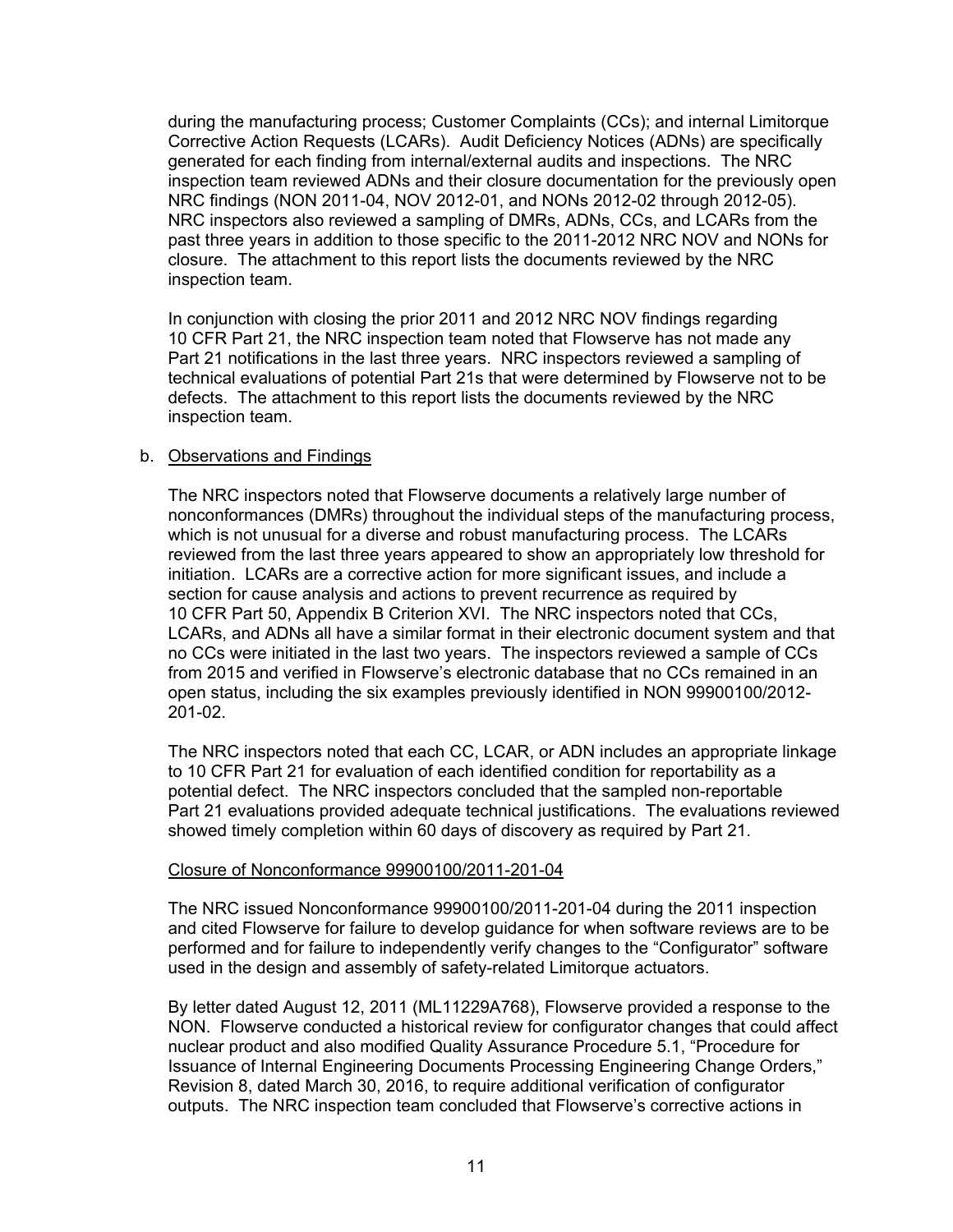response to the nonconformance were adequate and therefore Nonconformance 99900100/2011-201-04 is closed.

#### Closure of Notice of Violation 99900100/2012-201-01

The NRC issued Violation 99900100/2012-201-01 in its 2012 inspection and identified that Flowserve failed to implement the regulatory requirements in 10 CFR 21.21, including a procedure to identify when a deviation is discovered, reviewed, evaluated, and approved; and evaluation of deviations in Evaluation Reports 11-69 and 11-72 within 60 days of discovery.

During the current inspection, the NRC inspection team verified the responses Flowserve provided to the NRC dated November 21, 2012, and January 17, 2013, which the NRC acknowledged on January 30, 2013, to ensure all actions were completed associated with this nonconformance. The NRC inspection team did not identify any further issues and closed Nonconformance 99900100/2012-01.

### Closure of Notice of Nonconformance 99900100/2012-201-02

The NRC issued Nonconformance 99900100/2012-201-02 in the 2012 inspection and identified that Flowserve failed to take corrective actions to resolve multiple inadequacies. These inadequacies included the nonconformance initially identified by the NRC in 2011 and held open in 2012 as NON 99900100/2011-201-04 as noted above, as well as the 2012 finding NON 99900100/2012-201-04 below, and six uncompleted CCs.

During the current inspection, the NRC inspection team verified the responses Flowserve provided to the NRC, dated November 21, 2012, and January 17, 2013, which the NRC acknowledged on January 30, 2013, to ensure all actions were completed associated with this nonconformance. The NRC inspection team did not identify any further issues and closed Nonconformance 99900100/2012-02.

### Closure of Nonconformance 99900100/2012-201-03

The NRC issued Nonconformance 99900100/2012-201-03 during the 2012 inspection and cited Flowserve for failure to verify the adequacy of certain design features associated with Grade 5 Hex Head Cap Screws that were procured from commercial suppliers and dedicated by Flowserve. Specifically, the material characteristics of the cap screws were tested on a limited basis from the shipment received from the distributor without establishing a basis for lot sampling. Flowserve failed to verify the source of the screws or traceability from the original manufacturer.

By letters dated November 21, 2012 (ML12334A025) and January 17, 2013 (ML13022A540), Flowserve provided responses to the NON. Flowserve administered training to receiving inspectors on the sampling plan requirements of QCI 10.7, "Sample Plan for CGID & Inspection," Revision 5, dated October 15, 2015. Flowserve took immediate corrective actions to obtain and verify Mill Test reports for the lot of fasteners in question. Additionally, Flowserve developed a commercial grade survey checklist and performed a commercial grade survey of the supplier. The NRC inspection team concluded that Flowserve's corrective actions in response to the nonconformance were adequate and therefore Nonconformance 99900100/2012-201-03 is closed.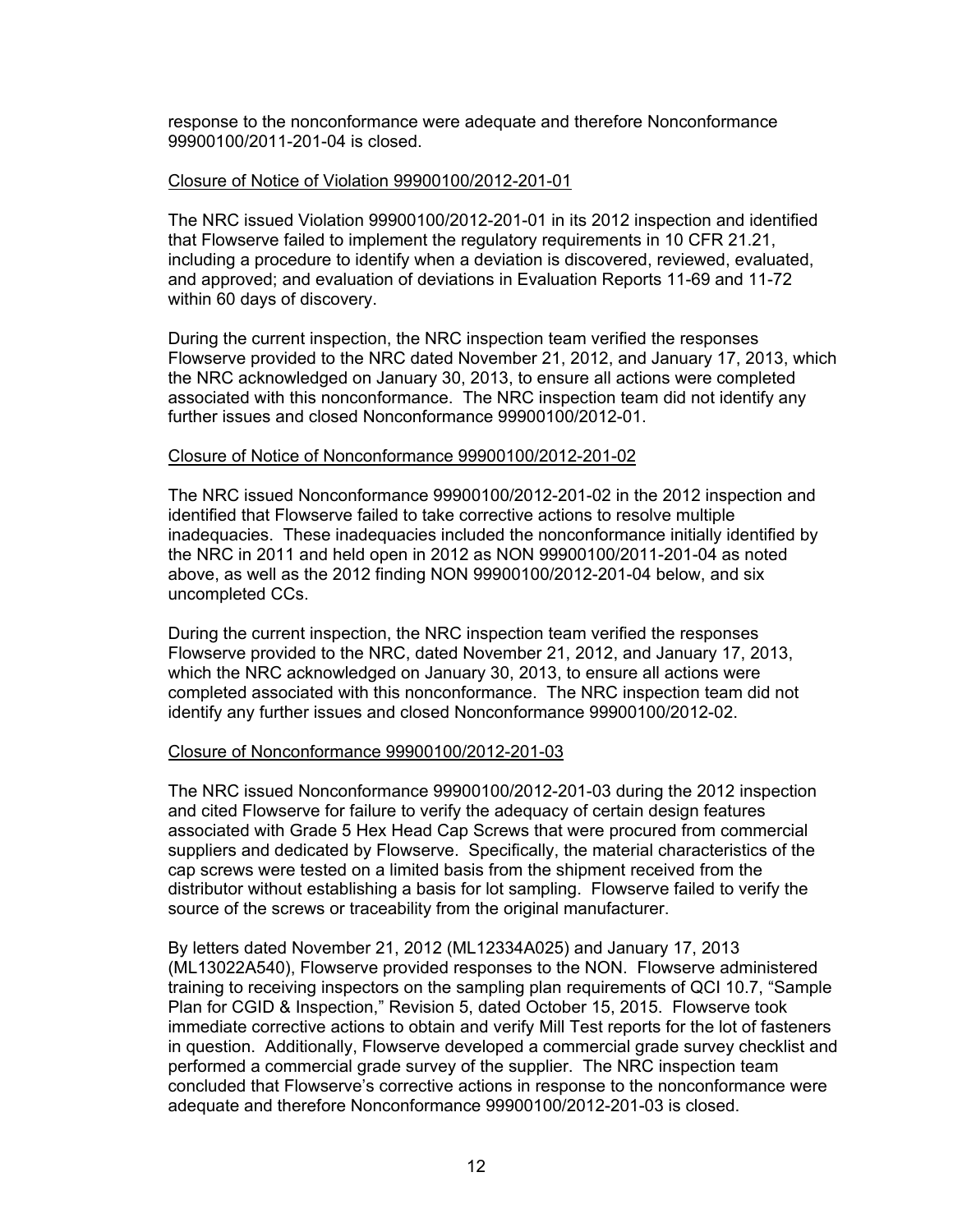## Closure of Nonconformance 99900100/2012-201-04

The NRC issued Nonconformance 99900100/2012-201-04 during the 2012 inspection and cited Flowserve for failure to ensure that individuals performing quality inspections for commercial-grade dedication do not perform assembly work. Specifically, the quality control inspector performing the inspection of three four-train geared limit switches disassembled one limit switch when it did not pass one of its critical characteristic checks, performed work to correct the problem, reassembled, did not document, and retested the switch.

By letters dated November 21, 2012 (ML12334A025), and January 17, 2013 (ML13022A540), Flowserve provided responses to the NON. Immediate corrective actions included re-inspection of the affected four-train limit switches. Flowserve also issued a corrective action to the supplier of the rotor component to address the deficiency that resulted in failure of the critical characteristic check. Additionally, Flowserve conducted retraining for all inspection personnel on the conduct of rework and also 10 CFR Part 21 requirements.

The NRC inspection team concluded that Flowserve's corrective actions in response to the nonconformance were adequate and therefore Nonconformance 99900100/2012- 201-04 is closed.

## Closure of Notice of Nonconformance 99900100/2012-201-05

The NRC issued Nonconformance 99900100/2012-201-05 in the 2012 inspection and identified that Flowserve failed to provide evidence that two test personnel had been trained on the diagnostic testing equipment and to document up-to-date training.

During the current inspection, the NRC inspection team verified the responses Flowserve provided to the NRC dated November 21, 2012, and January 17, 2013, which the NRC acknowledged on January 30, 2013, to ensure all actions were completed associated with this nonconformance. Three personnel were documented as trained in the ADN closure package, and currently in 2018, only one person continues to perform the associated testing. The NRC inspector observed a portion of this torque testing during the week of the current inspection and also reviewed the up-to-date training record for this individual. The NRC inspection team did not identify any further issues and closed Nonconformance 99900100/2012-05.

### c. Conclusions

The NRC inspectors concluded that Flowserve is implementing its policies and procedures that govern corrective actions and Part 21 consistent with the regulatory requirements of Criterion XVI, "Corrective Action" of Appendix B to 10 CFR Part 50, and with 10 CFR Part 21.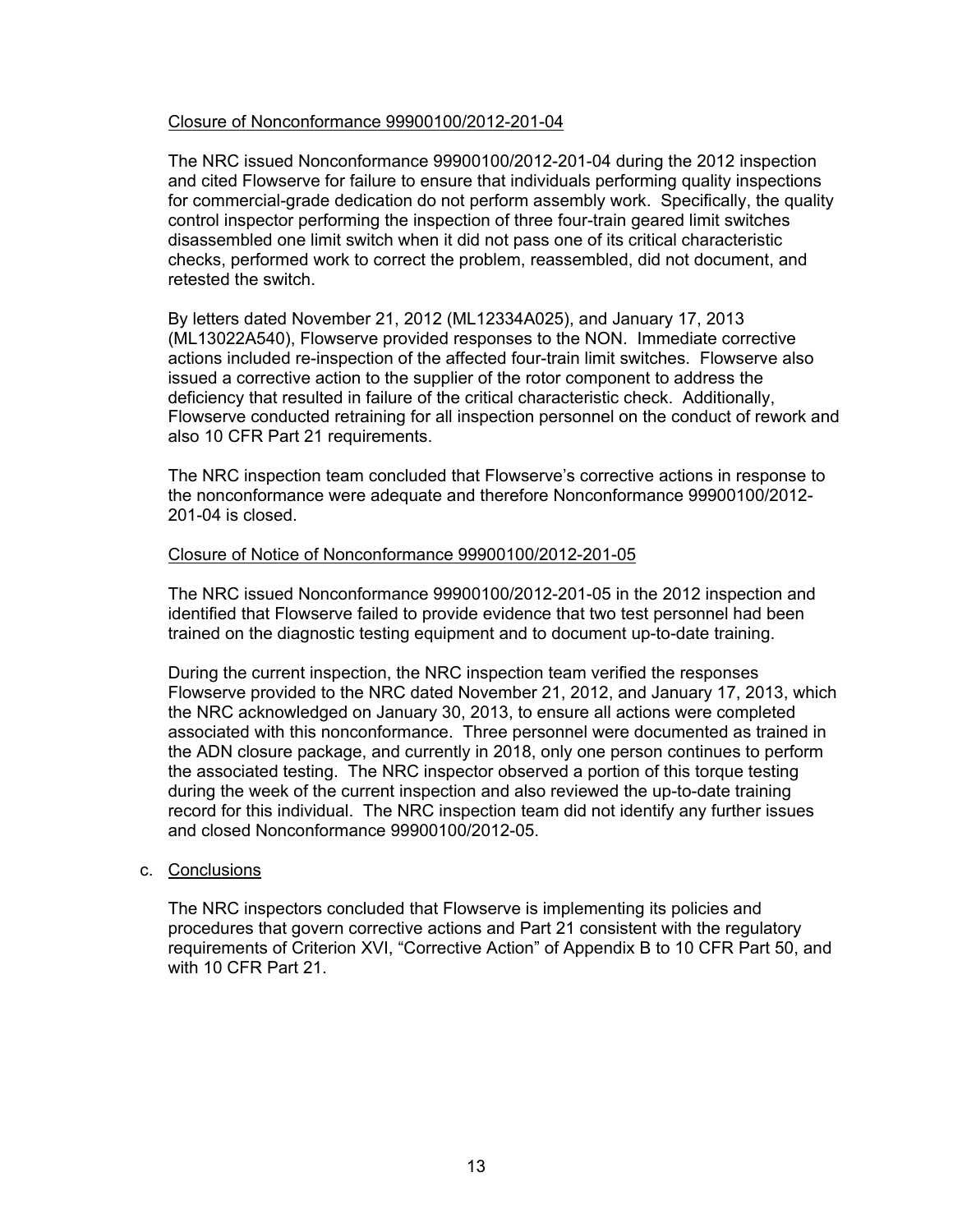# **Attachment**

## 1. Entrance and Exit Meetings

On January 22, 2018, the NRC inspection team discussed the scope of the inspection with Wade Shephard, General Manager, Flow Control Operations, and other members of Flowserve's management and technical staff. On January 26, 2018, the NRC inspection team presented the inspection results and observations during an exit meeting with Wade Shephard, General Manager, Flow Control Operations, and other members of Flowserve's management and technical staff. The attachment to this report lists the attendees of the entrance and exit meetings, as well as those individuals whom the NRC inspection team interviewed.

## 2. Entrance/Exit Meeting Attendees/Persons Interviewed

| <b>Name</b>                | <b>Title</b>                      | <b>Affiliation</b>                                                                     | <b>Entrance</b>         | <b>Exit</b> | <b>Interviewed</b> |
|----------------------------|-----------------------------------|----------------------------------------------------------------------------------------|-------------------------|-------------|--------------------|
| Andrew Washington          | Test<br>Technician                | Flowserve                                                                              |                         |             | X                  |
| <b>Kyle Ramsey</b>         | Engineer                          | Flowserve                                                                              | X                       | X           | X                  |
| <b>Wade Shephard</b>       | General<br>Manager                | Flowserve                                                                              | X                       | X           |                    |
| Jeff McConkey              | Quality<br>Manager                | Flowserve                                                                              | X                       | X           | X                  |
| David Breeding             | Engineer                          | Flowserve                                                                              | X                       | X           | X                  |
| <b>Steven Campbell</b>     | Planning<br>Manager               | Flowserve                                                                              | X                       |             |                    |
| Amy Wingfield              | Order<br>Management<br>Supervisor | Flowserve                                                                              | X                       | X           |                    |
| <b>Mike Semones</b>        | Supply Chain<br>Manager           | Flowserve                                                                              | X                       |             |                    |
| James Puryear              | Manufacturing<br>Manager          | Flowserve                                                                              | X                       | X           |                    |
| <b>Chris Shaffer</b>       | Quality<br>Supervisor             | Flowserve                                                                              | X                       | X           | X                  |
| Kenneth Woodall            | Manufacturing<br>Manager          | Flowserve                                                                              | X                       | X           |                    |
| Dan Martin                 | Order<br>Management               | Flowserve                                                                              | X                       | X           |                    |
| Jeffrey Jacobson           | <b>Team Leader</b>                | <b>NRC</b>                                                                             | X                       | X           |                    |
| <b>Phil Natividad</b>      | Inspector                         | <b>NRC</b>                                                                             | X                       | X           |                    |
| Jermaine Heath             | Inspector                         | <b>NRC</b>                                                                             | $\overline{\mathsf{X}}$ | $\sf X$     |                    |
| Khalid Mohamed Al<br>Naqbi | Observer                          | <b>Federal Authority for</b><br><b>Nuclear Regulation</b><br>- United Arab<br>Emirates | X                       | X           |                    |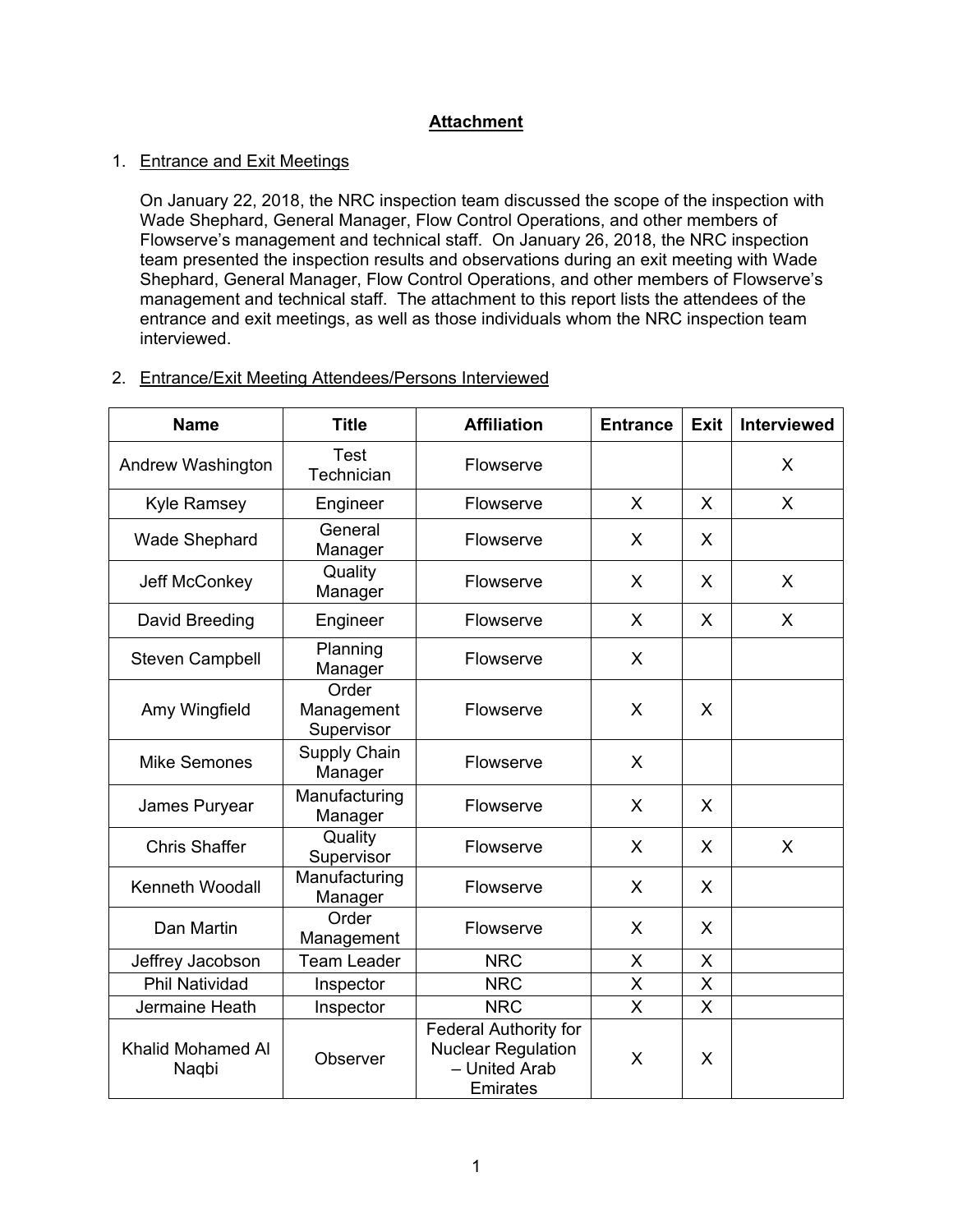## 3. Inspection Procedures Used

Inspection Procedure (IP) 36100, "Inspection of 10 CFR Part 21 and Programs for Reporting Defects and Noncompliance," dated February 13, 2012

IP 43002, "Routine Inspections of Nuclear Vendors," dated January 27, 2017

IP 43004, "Inspection of Commercial-Grade Dedication Programs," dated January 27, 2017

| <b>Item Number</b>   | <b>Status</b> | <b>Type</b> | <b>Description</b>    |
|----------------------|---------------|-------------|-----------------------|
| 99900100/2011-201-04 | Closed        | <b>NON</b>  | Criterion III         |
| 99900100/2012-201-01 | Closed        | <b>NOV</b>  | 10 CFR Part 21        |
| 99900100/2012-201-02 | Closed        | <b>NON</b>  | <b>Criterion XVI</b>  |
| 99900100/2012-201-03 | Closed        | <b>NON</b>  | <b>Criterion III</b>  |
| 99900100/2012-201-04 | Closed        | <b>NON</b>  | <b>Criterion X</b>    |
| 99900100/2012-201-05 | Closed        | <b>NON</b>  | Criterion II & XVII   |
| 99900100/2018-201-01 | Open          | <b>NON</b>  | Criterion III & VII   |
| 99900100/2018-201-02 | Open          | <b>NON</b>  | <b>Criterion XVII</b> |
| 99900100/2018-201-03 | Open          | <b>NON</b>  | Criterion X           |

# 4. List of Items Opened, Closed, and Discussed

# 5. Applicable ITAAC

These motor actuators are associated with multiple Inspections, Tests, Analyses, and Acceptance Criteria (ITAAC) from Appendix C of the Combined License for Vogtle, Units 3 and 4. While the identified nonconformances raise concerns regarding aspects of the processes used at Flowserve to verify the quality of commercial grade parts used in the manufacture of the actuators, we have not, to date, identified any specific parts that are defective. Furthermore, a review of operating experience has not determined any recently reported problems with the associated hardware or DC motors. Consequently, at this time, we do not believe any of the three nonconformances are material to the associated ITAACs. Therefore, these nonconformances do not constitute ITAAC findings as per NRC Inspection Manual Chapter 2506, "Construction Reactor Oversight Process General Guidance and Basis Document," dated February 20, 2017.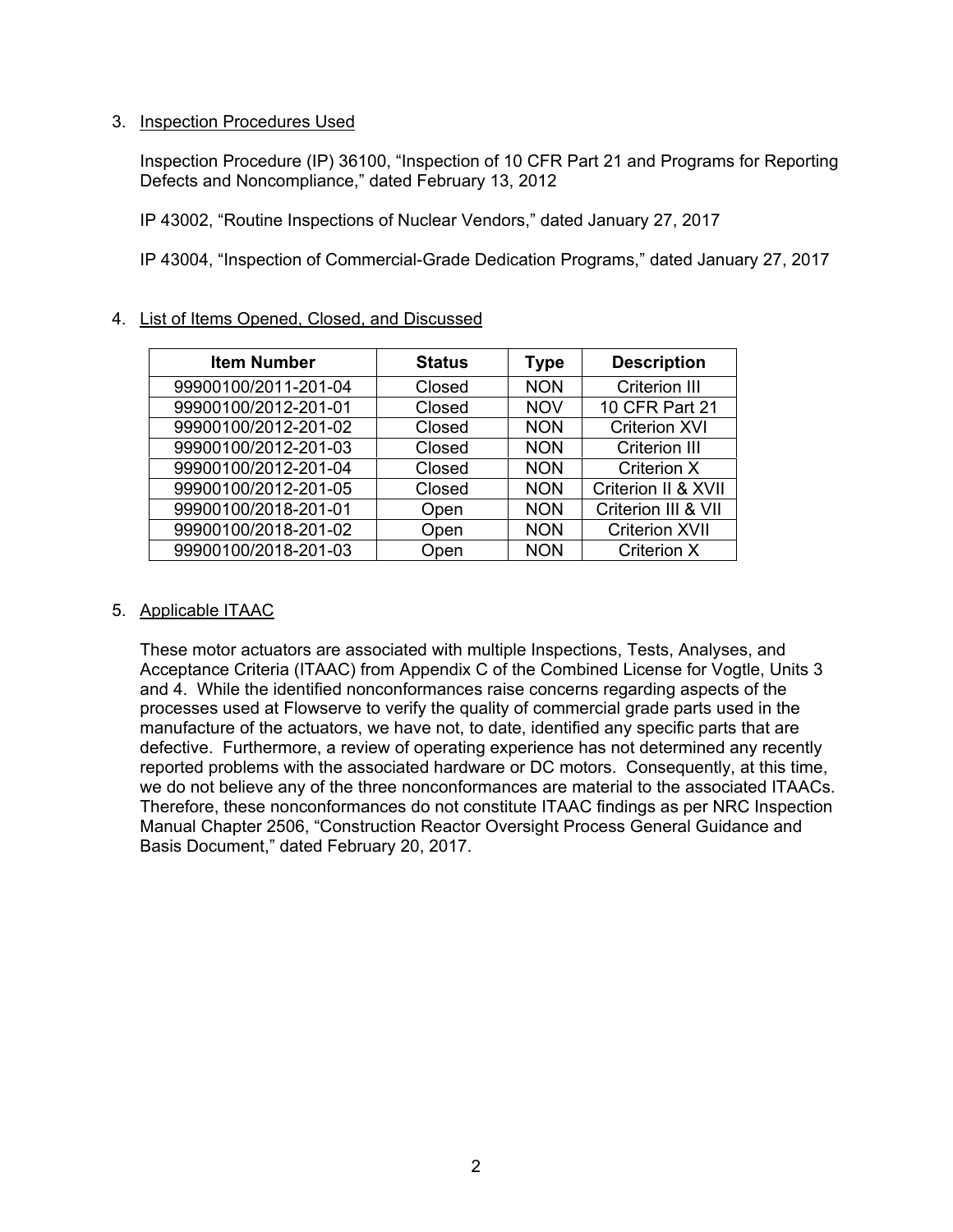# 6. Documents Reviewed

# Purchase Order

- PO 219442 for 1020/1026 DOM Tubing Stock, dated September 15, 2017
- PO 2208813 for 60-40-10 ductile casting iron, dated January 23, 2018
- PO 1015001346 for 250 VDC motor, Model SMB-000, dated January 16, 2015
- PO 162287 for SMB-3 electric actuator, dated March 16, 2017
- PO 153600 for 4TR geared limit switch, SMB-000, dated November 25, 2015
- PO 239799 for 250 VDC motor for Limitorque SMB series actuator, dated November 13, 2015
- PO 156502, GEARED LIMIT SWITCH ROTOR, dated May 24, 2016
- PO 153321, MOTOR 10#, 250VDC, AP1000, dated June 28, 2016
- PO 162353, SB-00 ELEC ACTUATOR, dated October 20, 2017

# **Procedures**

- IP 10.19, Hex Head Cap Screws Grade 5, Revision 7, dated April 4, 2016
- IP 10.14, Socket Head Cap Screws, Revision 7, dated April 4, 2016
- IP 10.16, "Elastic Stop Nut," Revision 5
- IP 10.15, "Keys," Revision 5
- IP 10.38, 2-Train and 4-Train Geared Limit Switch Assemblies, Revision 9, dated April 12, 2016
- IP 10.111, Peerless-Winsmith Critical Component Material Testing, Revision 14, dated April 12, 2016
- QAP 10.4, Procedure for Certificate of Compliance, Inspection Plan for AC/DC Motors, Revision 6, dated May 12, 2015
- QAP 5.1, Procedure for Issuance of Internal Engineering Documents Processing
- SAE J429, "Mechanical and Material Requirements for Externally Threaded Fasteners, dated August 1983
- QAP 16.1, "Handling and Storing Quality Records", Rev 19, dated November 26, 2013
- Engineering Change Order, Revision 8, dated March 30, 2016
- QCP 10.10, Commercial Grade Dedication, Revision 12, dated April 24, 2014
- Engineering Instruction Procedure (EIP) 444, Center of Gravity Calculator, Revision 1, dated January 4, 2016
- Engineering Inspection Procedure EIP-459, "SMB/SB Torque Limit Test for CAP1000/1400," Revision 0, dated September 2017
- EIP-444, "Center of Gravity Calculator," Revision 1
- QAP 13.2, "Reporting Defects for Safety Related Equipment", Revision dated January 31, 2013
- QAP 17.1, "Audit Procedure," Revision 26, dated January 4, 2018
- EDP 5.1, "Procedure for Engineering Design Documents," Revision 3, dated April 7, 2005
- QCI 10.7, Sample Plan for CGID & Inspection, Revision 5, dated October 15, 2015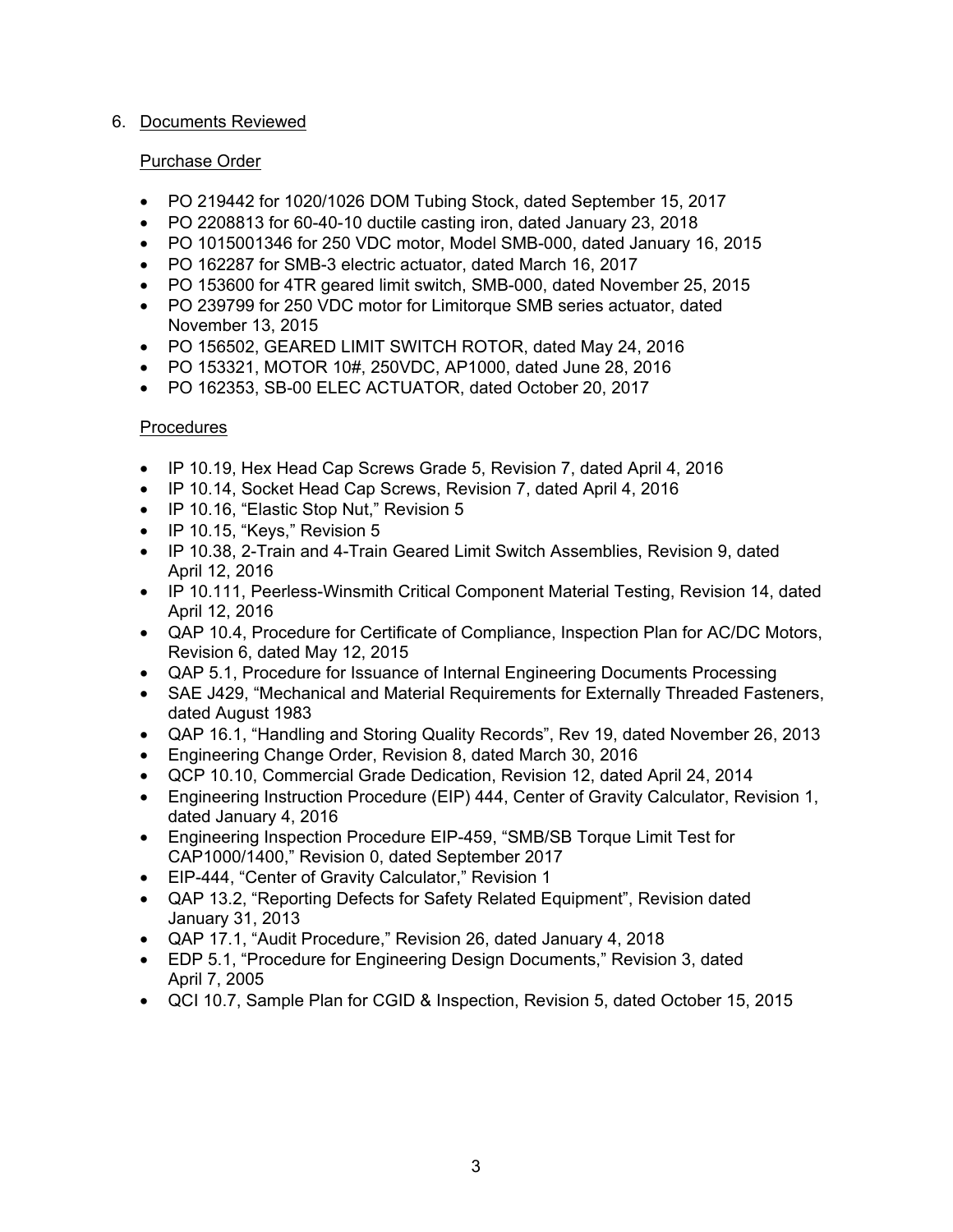# M&TE

- Calibration of hardness tester, ID# R574-00-0064, dated July 5, 2017
- Calibration of hardness tester, ID # 81135602, dated July 5, 2017
- Calibration of magnetic particle tester, Serial Number 11R101, dated January 12, 2018

# Commercial Grade Surveys

- Audit #2018-01-E for Supplier of DC motors, dated January 17, 2018
- Audit #2016-04-E for Supplier of MOV Long Life Grease, dated October 2, 2016
- Audit # 2016-01-E for supplier of commercial hardware and fasteners, dated February 23, 2016

# Corrective Action

- ADN 2012-04-E-3, dated October 29, 2012
- ADN 2012-04-E-4, dated October 29, 2012
- ADN 2012-E-1, "NRC Inspection"
- ADN 2012-E-2, "NRC Inspection"
- ADN 2012-E-3, "NRC Inspection"
- ADN 2012-E-4, "NRC Inspection"
- SCAR 267, Excess molding material on part number 60-701-0067-1, dated September 12, 2012
- Discrepant Material Report (DMR) 36311
- Customer Complaint (CC) 15-439
- Customer Complaint CC 15-455 and associated Part 21 Evaluation File #86
- Part 21 Evaluation File #87
- Limitorque Corrective Action Request LCAR 16-03
- Audit Deficiency Notice (ADN) 2011-04, "NRC Inspection"
- ADN 2012-05, "NRC Inspection"
- Annual Audit Number 2017-01-I, dated January 17-19, 2017
- Annual Audit Number 2015-04-I, dated December 14-18, 2015
- Limitorque Corrective Action Request 18-2, Commercial Grade Dedication of Ohio Electric DC Motors, dated January 25, 2018
- Limitorque Corrective Action Request 18-1, Missing Inspection Records for the Inspection of IPC Hardware and Fasteners, dated January 25, 2018

# Qualification Reports

- Limitorque Report B0114, "Aging Analysis Report Limitorque Actuators," Revision 1, dated January 24, 1984
- Limitorque Qualification Report B0212, "Qualification Type Test Report for Limitorque Valve Actuators With Type LR Motor," dated April 12, 1985
- Westinghouse APP-PV95-VPC-001, "AP1000 Limitorque Valve Actuator Equipment Qualification Radiation and Thermal Aging Calculation," Revision 0, dated October 30, 2009
- Limitorque Report B0373, "Limitorque Environmental Qualification Report for SMB-000 "C-Style" Torque Switch," dated August 22, 2014